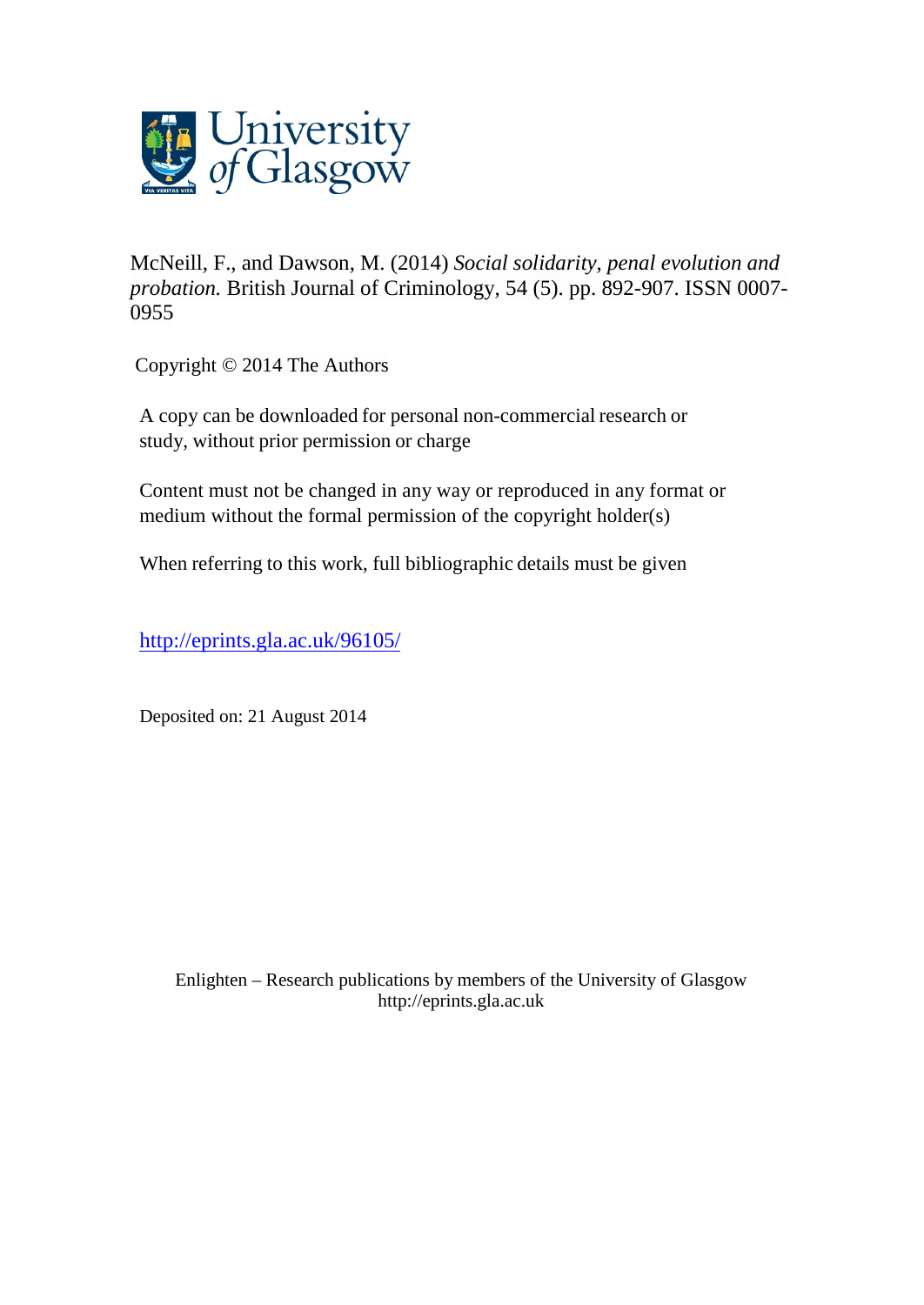# **Social Solidarity, Penal Evolution and Probation<sup>1</sup>**

*Fergus McNeill and Matt Dawson, University of Glasgow*

## **Authors' affiliations**

Fergus McNeill is Professor of Criminology and Social Work at the University of Glasgow, where he works in the Scottish Centre for Crime and Justice Research and in the Sociology subject area.

Matt Dawson is a Lecturer in Sociology at the University of Glasgow.

## **Main author's contact details:**

Fergus McNeill Professor of Criminology & Social Work University of Glasgow Scottish Centre for Crime and Justice Research Ivy Lodge 63 Gibson Street Glasgow G12 8LR

Tel: +44 (0)141 330 5075 Fax: +44 (0)141 330 4700 Email: [Fergus.McNeill@glasgow.ac.uk](mailto:Fergus.McNeill@glasgow.ac.uk)

l

<sup>1</sup> Earlier versions of this paper (entitled 'Probation and Social Solidarity') were presented at the European Criminology Conference, Budapest, 4-7th September 2013, and in a seminar at Edinburgh Law School in December 2013. We are grateful to those present for their questions and comments.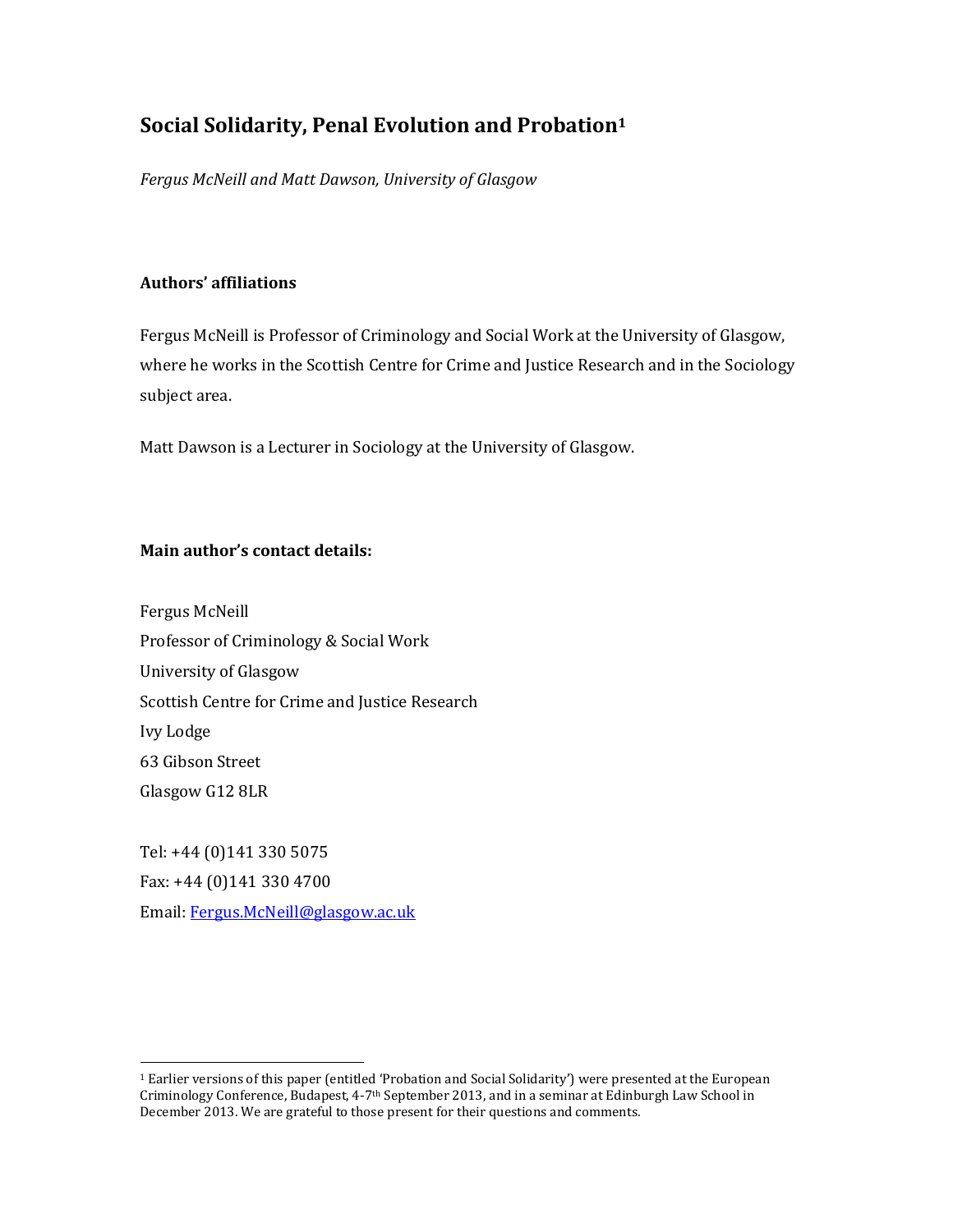## **Social Solidarity, Penal Evolution and Probation**

## **Abstract:**

Compared to the sociology of the prison, the 'sociology of probation' has been much neglected. In Europe and the USA, that neglect is beginning to be addressed by a number of scholars, both empirically and conceptually. Where these scholars have looked to the founding figures in the sociology of punishment, they have tended to examine probation through a Foucauldian or Marxist lens. This paper takes a different direction, reexamining Durkheim's ideas about social solidarity and penal evolution to try to offer some analytical resources for making sense of probation's historical development and contemporary struggles. In so doing, we hope to illustrate both the continuing value of Durkheimian analyses of penality and the need to extend Durkheimian analyses beyond the prison. More broadly, we aim to briefly illustrate and to stimulate new cultural analyses of probation's historical emergence and contemporary adaptations.

**Keywords:** Social theory; criminal justice; probation; social solidarity; penal evolution; Durkheim

## **Acknowledgements:**

We are very grateful to David Garland, Gwen Robinson and Richard Sparks for helpful comments on an earlier version of this paper.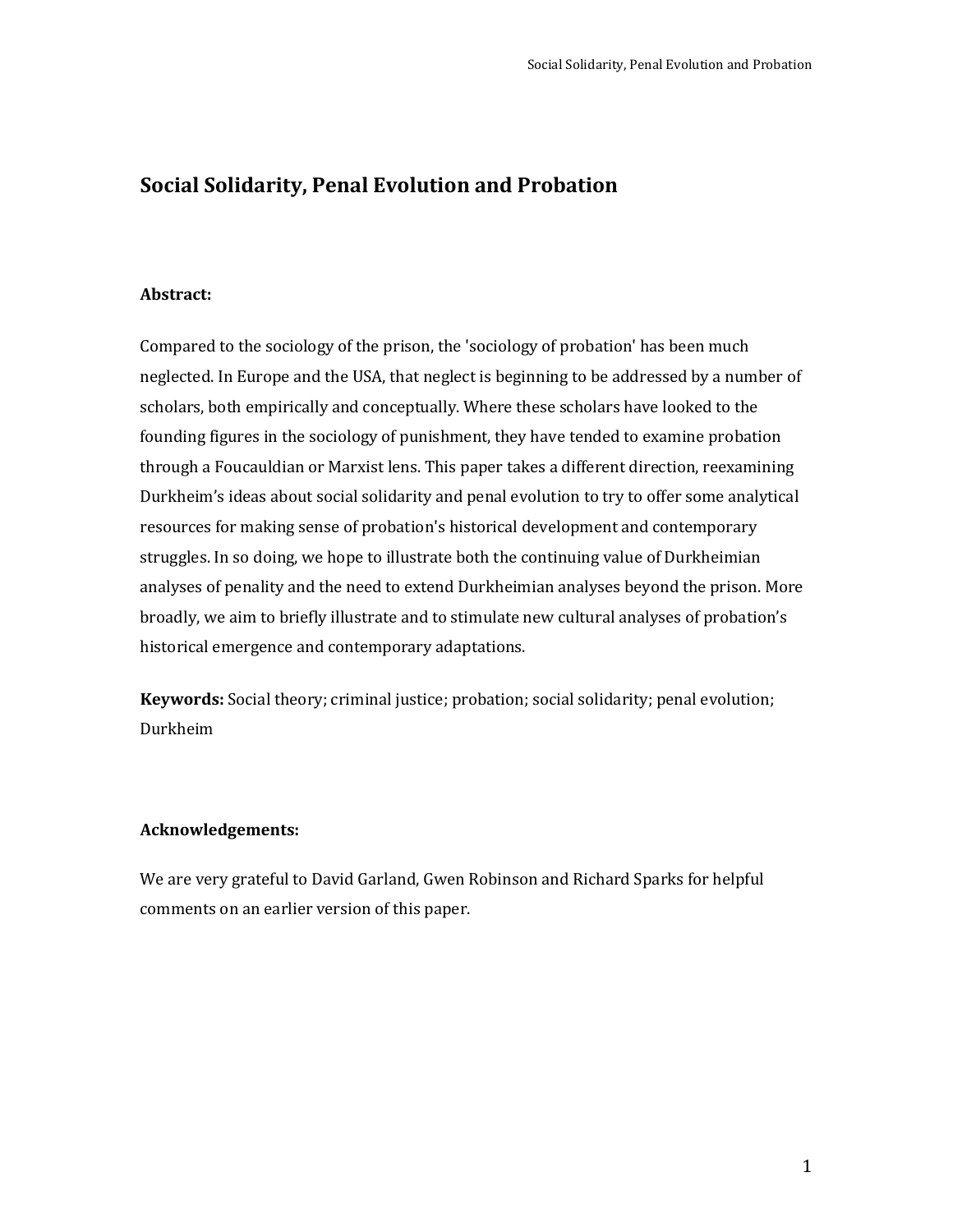#### **Introduction**

 $\overline{a}$ 

In a recent book chapter, Robinson, McNeill and Maruna (2013) set out to solve the puzzle of how probation<sup>2</sup> has survived and indeed expanded despite the eclipse of the penal welfarism with which it has been so deeply associated. Having reviewed probation's legitimation crises and adaptation strategies over the course of the last century or so, Robinson, McNeill and Maruna (2013: 335-6) suggest that:

'In a very important sense, for all their travails, the position of CSM [community sanctions and measures] may be symbolically fragile but materially secure, expressively insufficient but instrumentally necessary.'

This paper starts where that chapter ended – exploring probation's relationships with the symbolic aspects of punishment. In an important sense, this has been a neglected theme in probation scholarship; typically, both in the public-political domain and in the academy, probation has been debated mostly in terms of its instrumental utility. The questions have most often been 'Does it work?' or 'Does it work better than prisons?' or 'Is it at least as effective as prison while being cheaper?' The sort of 'working' implied here usually relates to the reduction of reoffending. Probation's pitch for political, judicial and public support is thus bound up with its cognitive appeal as a relatively effective and inexpensive response to problems of crime control or the management of offenders.

There have been exceptions to this rule. In the UK, for example, repeated attempts have been made to make 'community service' or 'unpaid work' or 'payback' more 'visible' (Scottish Prisons Commission, 2008); in some cases, this has been linked to a concomitant drive to make the work more demanding, some might even say more publically degrading (Casey, 2008). So it seems that a discussion about the emotive or visceral appeal of community sanctions has also begun to emerge (Maruna and King, 2008); one or two papers have begun to ask about probation's capacity to send certain signals to communities; whether redemptive or reparative or protective (Bottoms, 2008; McNeill, 2011).

But while questions about the symbolic and expressive aspects of probation have begun to

 $<sup>2</sup>$  In this paper, we use the term 'probation' not to refer to a particular legal order or sanction, but rather as an</sup> umbrella term for those penal institutions involved in the delivery of 'offender supervision' in the community. In the various jurisdictions of the UK and the USA (with which this paper is principally concerned), these institutions might be labeled community corrections, criminal justice social work, probation and/or parole services.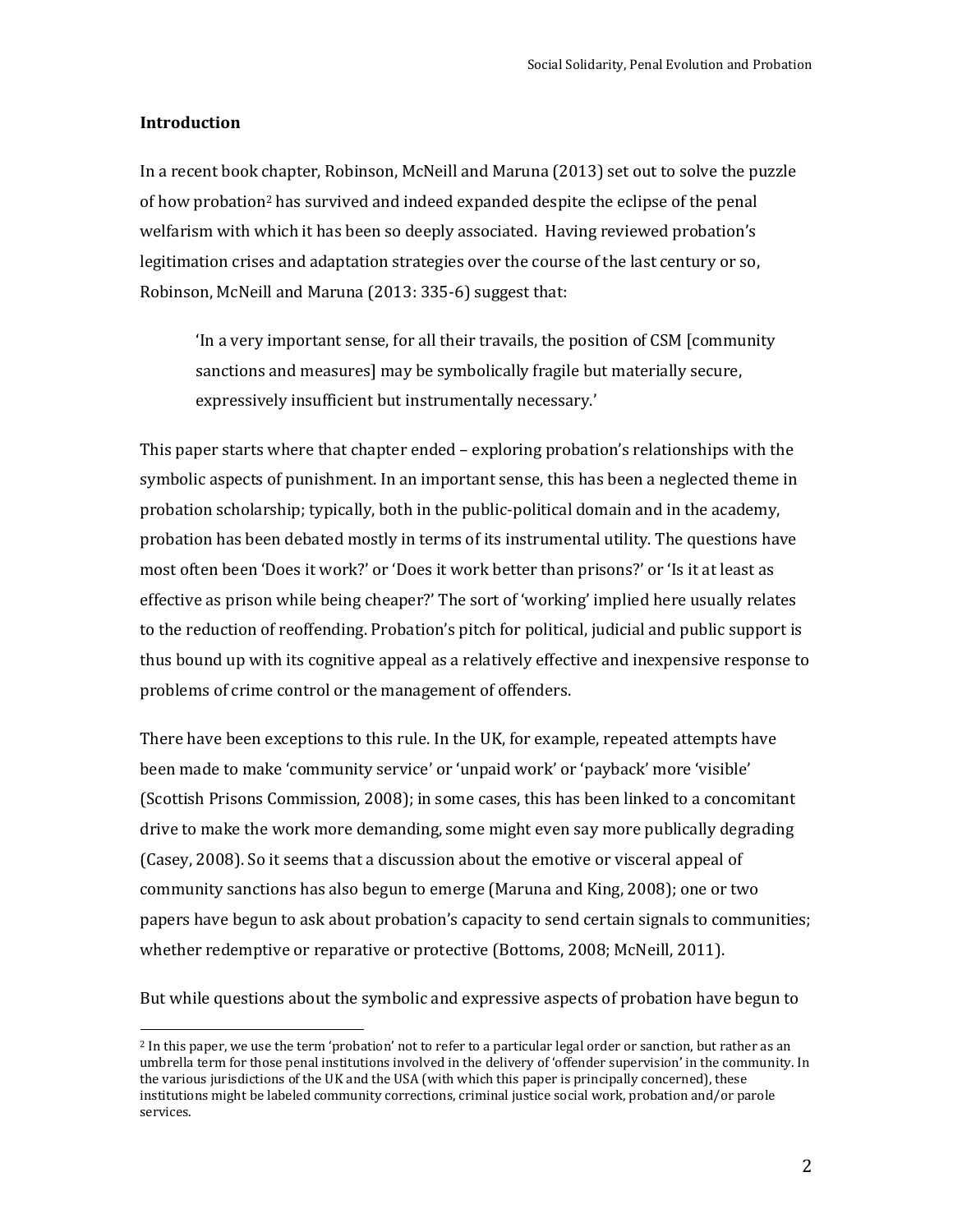be discussed, that discussion has rarely been connected to theoretical debates in the sociology of punishment. Equally, recent 'Punishment and Society' scholarship has been negligent in failing to assess the meaning and significance of probation as a penal institution. In those few cases where probation has been the empirical object of theoretical work, the theorizing has tended to be Foucauldian (see Cohen, 1985; Simon, 1993; Robinson, 2002) or, more rarely, Marxist (see Young, 1976). We might crudely summarise the analyses as converging in a depiction of probation primarily as a disciplinary technology directed at the urban poor, at least where and when social and economic conditions have lent it greater appeal than imprisonment. This may indeed be a more critical account of probation, but it remains an essentially instrumental one. It rejects the superficiality of debates about 'What Works?' but it still understands probation's fate mainly in terms of its utility as a mechanism of social control imposed on some people by others, and made possible by the development of new forms of knowledge and new technologies.

What is missing in these accounts – and much more apparent in historical and contemporary debates about imprisonment -- is analysis of the significance of probation's *cultural* contexts, forms and functions. It is true that Garland's (2001) analysis of *The Culture of Control* in late modernity includes some attention to probation, noting the demise of the welfarist criminology on which it was built and which it most perfectly expressed (on the origins and development of this 'criminological project', see Garland, 1985). But, beyond recognizing probation's late-modern reconfiguration as a method of managing risk and protecting the public, rather than as a means of restoring lost or errant fellow-citizens, Garland has relatively little to say about probation's precise place in and relationship with the 'culture of control'. Several others have undertaken valuable empirical work exploring how probation has adapted to political, social and technological changes (for example, Lynch 1998, 2000; Robinson, 2002; McNeill et al., 2009; Deering, 2011; Werth, 2013; Worrall and Mawby 2013), but none have examined the inter-relationships between probation's *cultural* contexts, forms and functions.

This paper's attempt to offer an original contribution to the sociology of punishment (and more specifically to a still nascent sociology of probation) therefore has two interdependent aspects. The first of these is exegetical. In order to lay the groundwork for a cultural analysis of probation's emergence and adaptation, we offer a revised reading of Durkheim's work on social solidarity and on penal evolution, stimulated in part by its recent re-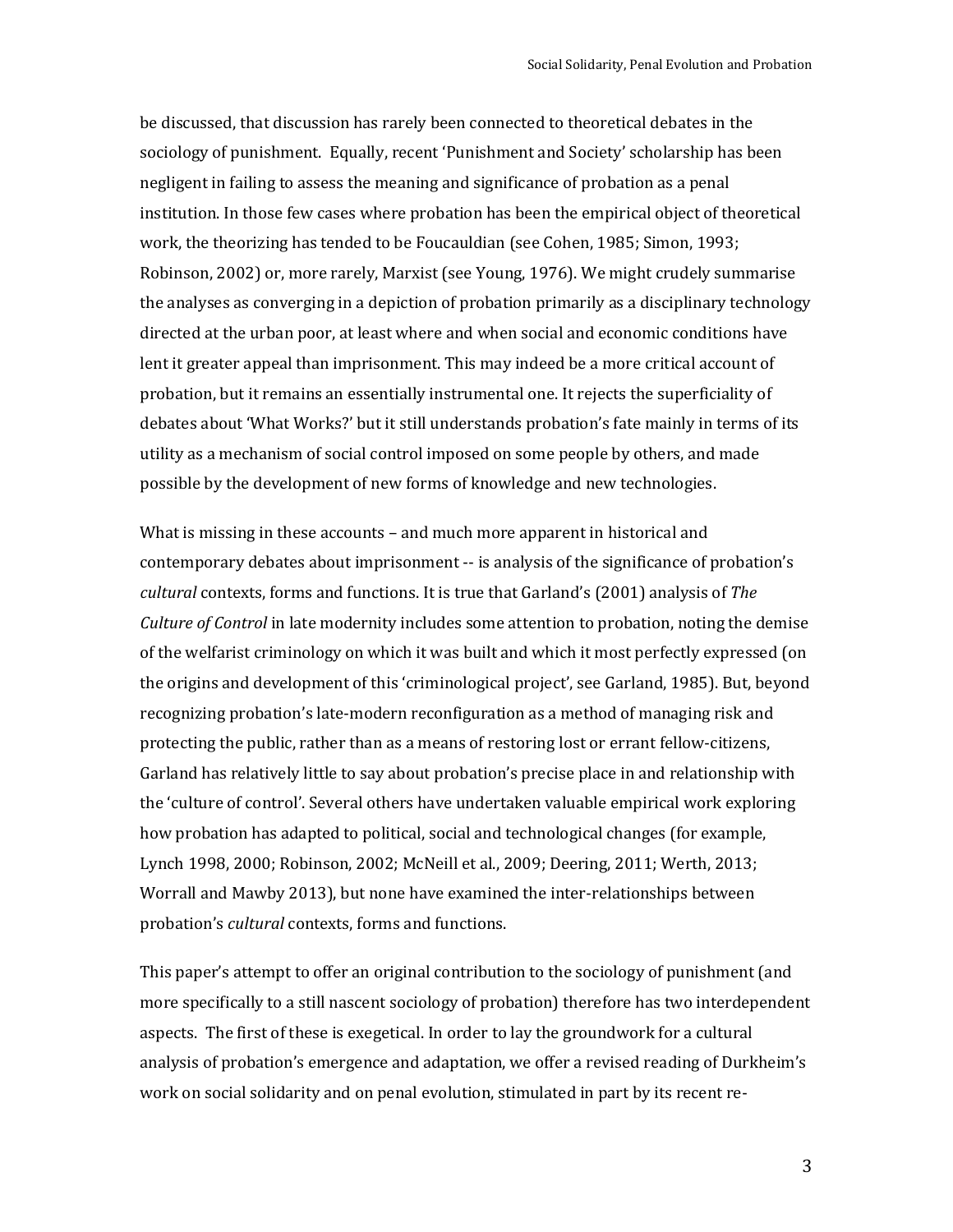appraisal by David Garland (2013). Durkheim's work is crucial to our substantive interest in analysing probation precisely because of his awareness of the importance of culture.. Indeed, a 'cultural Durkheim' is becoming prominent in the secondary sociological literature (Smith and Alexander 2005: 14). Yet, as we shall argue, and in contrast to most discussions of Durkheim in the sociology of punishment, his is a cultural awareness which is characteristically intimately connected to the political sphere, most notably concerning the constantly evolving role of the state (Durkheim 1958) and its relation to the 'secondary associations' of what he terms 'political society' (Durkheim 1992). Furthermore, cultural awareness exists within the context of a historically grounded conception of the differing forms of solidarity which give shape to political forms. These forms of solidarity will be a major topic within our discussion.

Our second and related aspiration is more modest. In this paper, we aim to illustrate our reinterpretation of Durkheim's ideas by beginning to map out what a cultural analysis of probation might imply and require. We make no claim to have completed that analysis, far less to provide it here. Necessarily, in this paper we focus on developing the resources for ourselves and, we hope, for others to take that project forward. The contemporary significance of such analyses rests ultimately in the emergence in late modernity of what some scholars have recently termed 'mass probation' or 'mass supervision', referring both to the remarkable expansion in scale and reach of penal supervision and to its intensification (McNeill, 2013; McNeill and Beyens, 2013; Phelps 2013a, 2013b). Ultimately, understanding this neglected phenomenon will require the development of a range of forms of analyses and their integration (McNeill and Beyens, 2013; Beyens and McNeill, 2013), but developing an understanding of probation's cultural contexts, forms and functions seems to us to be necessary if not a sufficient part of that wider project.

### **Punishment and social solidarity**

Durkheim argued that social solidarity depends on the unity of moral beliefs in social groups. As social facts, such moral beliefs will be influenced by three factors: the historical context, the national setting and whether society is mono-cultural with a low division of labour or multicultural with a high division of labour. Durkheim terms these three factors 'stage of evolution', 'species' and 'complexity' of society respectively (Durkheim, 1982).

Although its forms will change adjust in response to changes of these three sorts,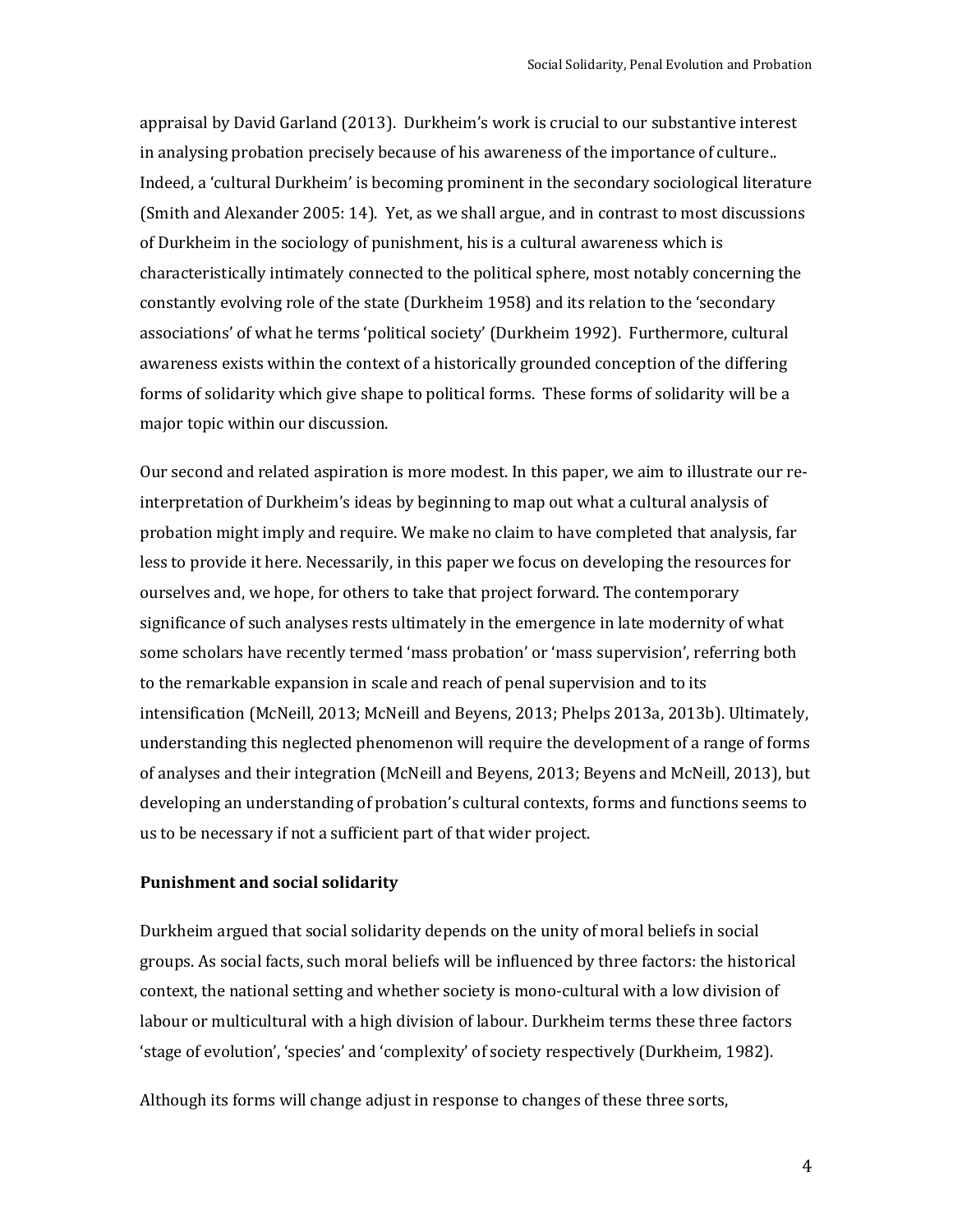punishment of crime is always a passionate collective reaction to violations of these core shared beliefs; its rituals are important as a means of allowing us to communicate, reaffirm and reinforce them. As Garland (2013: 25) puts it, offending shocks 'healthy' (i.e. wellsocialized) consciences into punishment as a reaction:

'The essence of punishment, [Durkheim] claims, is irrational, unthinking emotion driven by outrage at the violation of sacred values or else by sympathy for fellow individuals and their sufferings' (Garland, 2013: 25).

In fact, these different two sources of outrage – one founded in shared religious belief and one based upon a shared conception of the moral individual – partly reflect the two different forms of social solidarity that Durkheim distinguishes.

Mechanical solidarity is characteristic of societies that are structured and dominated by the needs and interests of fairly small collectives whose unity of moral belief is religious in type. Durkheim refers to such societies as 'segmentary' (Durkheim, 1982: 95, 1984: 200). Law and sanctions here are primarily repressive rather than restitutive; their function is to express *and* to reinforce the *conscience collective* (Durkheim, 1984)*.*

The division of labour in modern societies occasions the transition to more organic forms of social solidarity. Although repressive law and sanctions continue to exist, the development of increased social diversity and the necessity of complex inter-group cooperation require the moral code to be based on moral *individualism*. With the decline of a shared churchbased religion and the rise of social/geographical mobility, 'the members of a single social group will have nothing in common among themselves except their humanity'; meaning 'nothing remains which men [sic] can love and honour in common if not man himself' (Durkheim, 1973a: 52). For this reason, restitutive law and sanctions develop apace to regulate intra- and inter-group cooperation in ways which rely less on repression and more on restoration to health of a social organism whose ills were caused by the offence committed against the 'sacred' individual (Durkheim, 1958: 48). As this indicates, moral individualism includes a religious element since: 'the religion of the individual was socially instituted, as were all known religions. It is society which fixes for us this ideal as the sole common goal which can rally our wills' (Durkheim, 1973a: 54). But these socio-religious ideals now exist outside church-based religions. Rather, moral individualism is religious in a *sociological* sense, providing the common morality needed for social solidarity to form.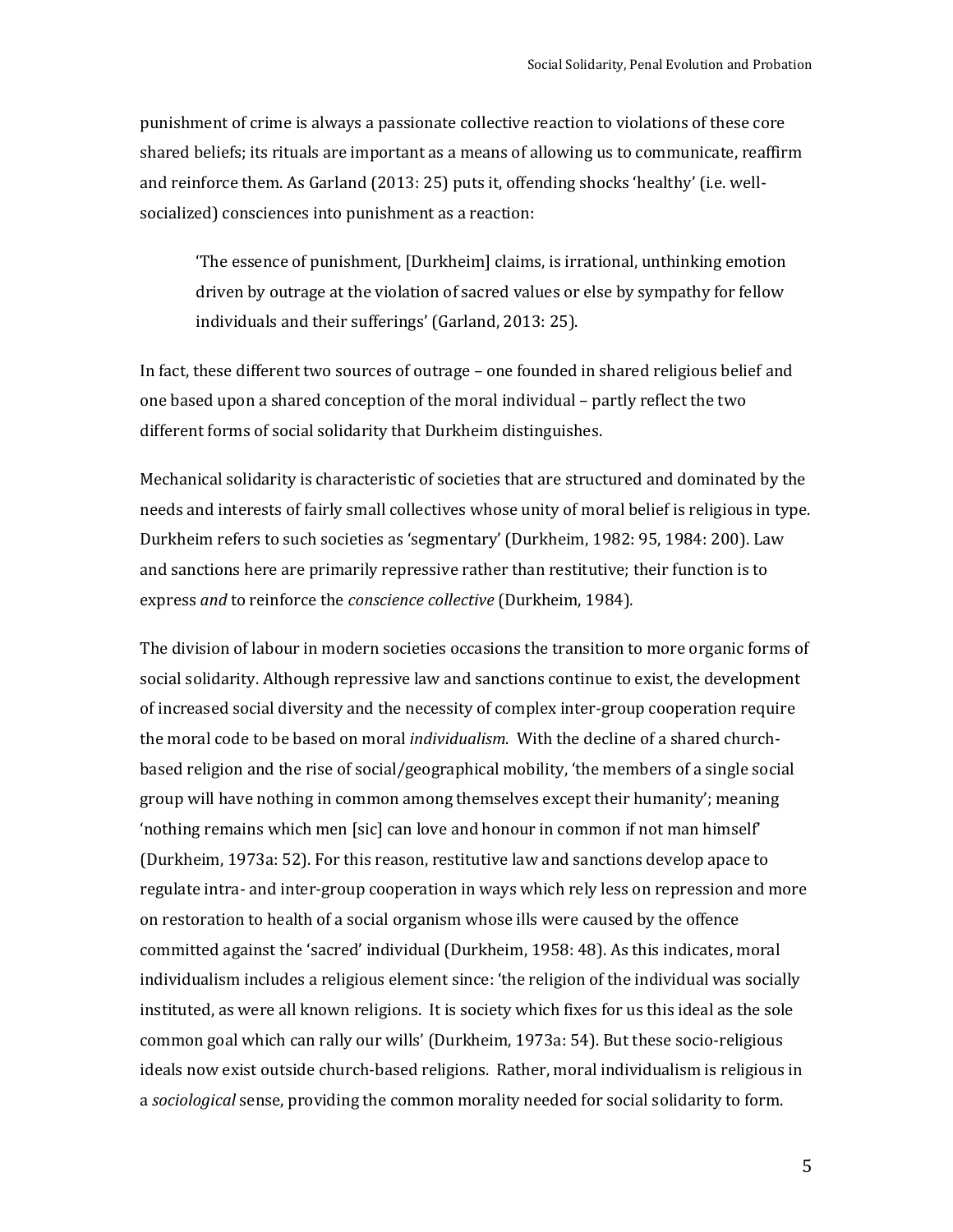Garland's (2013: 36) recent re-analysis of these ideas makes two important points. Firstly, he insists on a reading of Durkheim which stresses that 'the social processes of punishment, insofar as they are social, *presuppose* solidarity as well as *reinforce* it'. In other words, punishment is *both* a project solidarity-building *and* a product of it. To put this in Durkheimian language, punishment is a 'normal' social fact since its 'general character' or function is 'related to the general conditions of collective life in the [society] under consideration' (Durkheim, 1982: 97). Its existence as a normal social fact highlights that a lack of punishment, like a lack of crime, would be a pathological state (Durkheim 1982: 97- 104). Consequently the question is not whether punishment exists or not – it has a clear role to play in reinforcing common morality and, thereby, social solidarity – but rather what form it takes.

Like any other social institution, the form of punishment in any society may be normal or pathological. For Durkheim, an institution (or 'social fact') is pathological if it does not correspond with the collective conditions of social life. This might be because the social fact does not fully realise its collective or expressive function or, more likely, because the current form of the social fact corresponds to an earlier period. For example, Durkheim saw the institution of inheritance as a pathological social fact in an era of individualised capitalism since it was a relic, or 'morbid' of the feudal system (Durkheim, 1982:95).

Garland's second argument is that, in Durkheim's later discussions of organic solidarity, he relies less on notions of interdependence (linked to the division of labour) and more on 'the cult of the individual as an overarching moral framework' (Garland, 2013: 36). In our view, Garland is right to highlight a change in Durkheim's framing of the question of solidarity throughout his writing and, indeed, Garland's outlining of these two stages in Durkheim's thought reflects Steiner's (2011) separation of twin research programmes into the economic (concerned with the division of labour) and religious (concerned with individualism)(see also Nisbet, 1965).

However, it is also possible to exaggerate the changes which come with a change in terminology. As Giddens (1971) has noted, Durkheim's tendency to ditch the language of organic versus mechanical solidarity in his later work has led many to see Durkheim as 'moving beyond' the organic/mechanical solidarity dialectic. For Giddens however, Durkheim's later writings 'have everything to do with the attributes of contemporary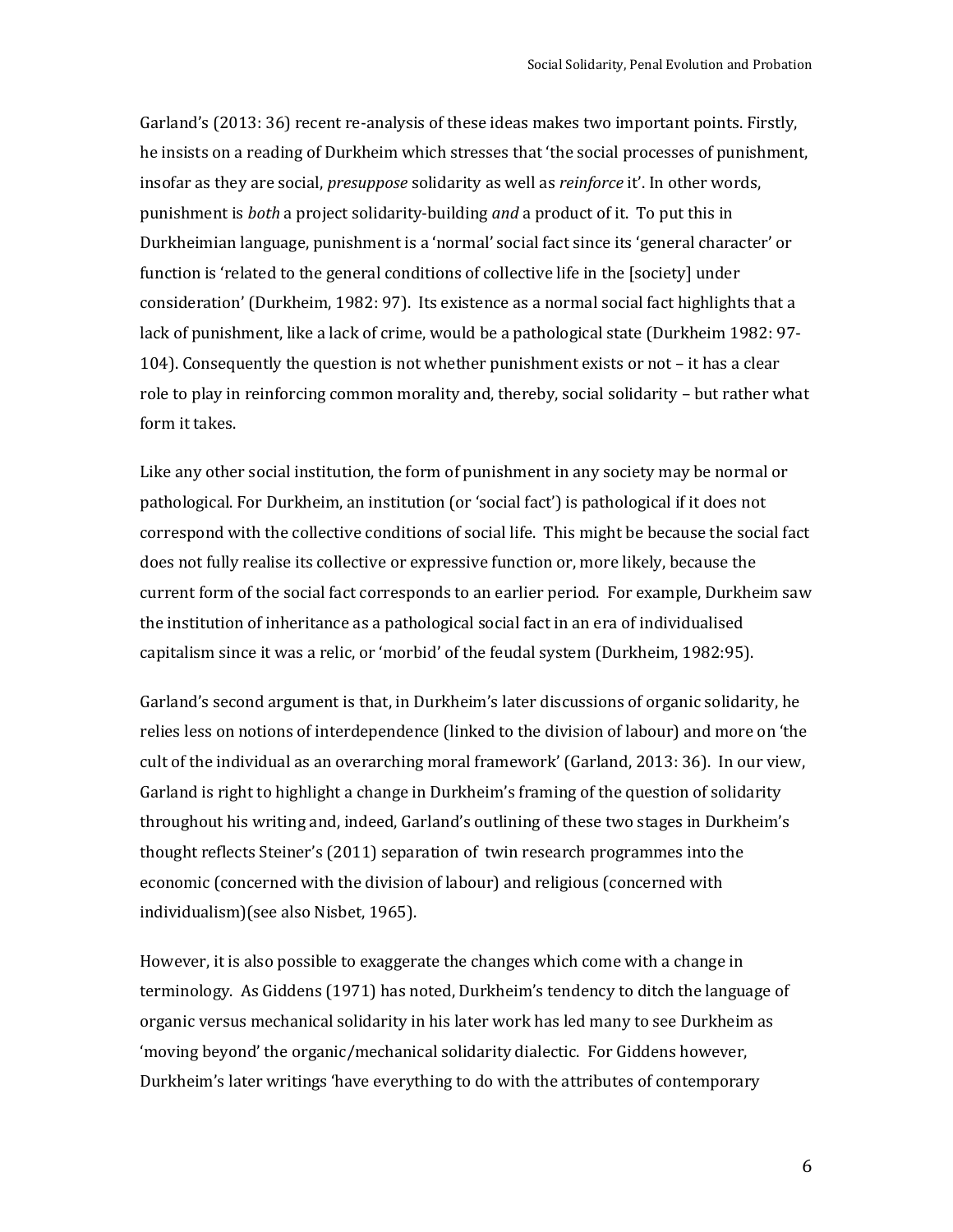society as formulated in *The Division of Labour*' (Giddens, 1971: 478). This concern with the division of labour was always combined with a focus on individualism, such as the claim in *The Division of Labour* that organic solidarity had created 'a greater independence of individuals in relation to the group' (Durkheim, 1984: 229)<sup>3</sup>. Therefore, throughout this paper, we will be using the contrasting conceptions of solidarity as well as the notion of individualism to frame Durkheim's overall intellectual purpose.

Furthermore, following Sirianni (1984), we would argue that the conception of organic solidarity in *The Division of Labour* is as much a normative as an empirical statement, with Durkheim often collapsing the two in his discussion. Organic solidarity is the *goal* of modern societies as much as it is their constitution. This normative goal is clear in Durkheim's view that such a society can 'be said to be a mission of justice' (Durkheim. 1984: 321). This is reflected in Durkheim's conceptions of penal evolution.

#### **Penal evolution**

l

Though Durkheim does not refer directly to the two forms of solidarity in his famous essay *Two Laws of Penal Evolution,* that essay does serve to elaborate them*.* The first ('quantitative') law is that:

'The intensity of punishment is the greater the more closely societies approximate to a less developed type - and the more the central power assumes an absolute character'. (Durkheim, 1973b: 285)

The forms of solidarity speak to the first of these two forces for penal moderation. For example, Durkheim refers to the lower 'complexity' of these, segmentary societies (Durkheim, 1973b: 285). This lack of complexity and the strength of the shared religion require intense punishment, befitting repressive laws. However, Durkheim is careful to distinguish this from a second moderating force; i.e. the diminution of the absolute power of the sovereign. Perhaps most importantly, he is sensitive to the possibility that the relationships between these two forces – social solidarity and political authority -- are contingent and need not always be aligned. Thus:

<sup>3</sup> The greater emphasis given to individualism in the latter writings can also be traced to the political context, with Durkheim defending his sociological conception of individualism against the 'egoistic cult of the self' of ultilitarian individualism, as in his rightly famed polemic, *Individualism and the Intellectuals* (Durkheim 1973a).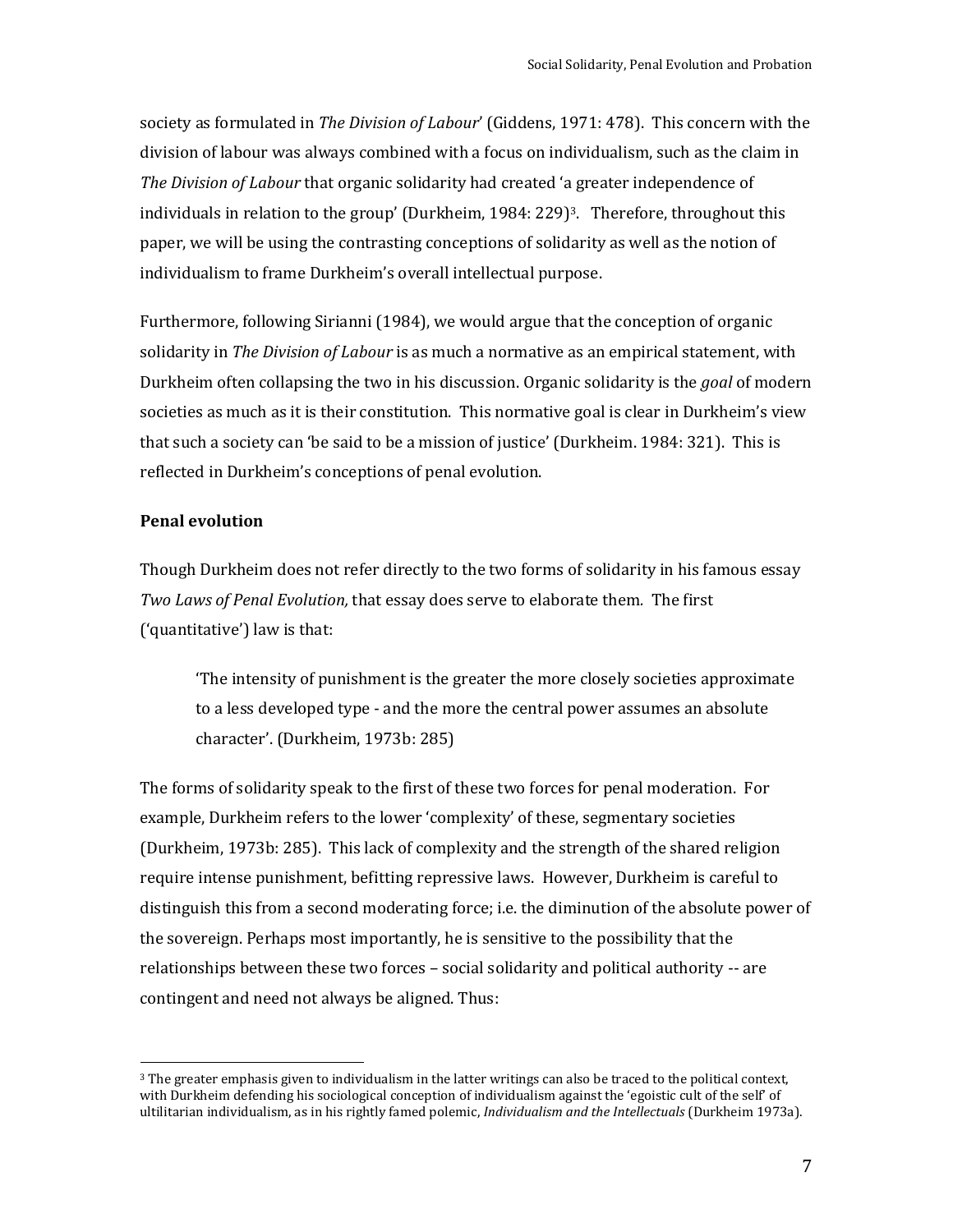'…these two causes of the evolution of punishment - the nature of the social type and of the governmental organ - must be carefully distinguished. For being independent, they act independently of one another, on occasion even in opposite directions. For example, it happens that, in passing from a primitive type of society to other more advanced types, we do not see punishment decreasing as we might have expected, because the organisation of government acts at the same time to neutralise the effects of social organisation. Thus, the process is a very complex one.' (Durkheim, 1973b: 288-9).

This is an important observation and one which Durkheim doubtless intended to defend his theory from countless historical counter-examples (i.e. of repressive complex societies and of restitutive simple ones). It may also serve to illuminate the penal fate of some latemodern societies. We have already seen that Garland (2013) has argued for a more subtle reading of solidarity than is commonly deployed in comparative criminal justice; a reading that attends to solidarity-*building* as well as to solidarity-*reinforcing* measures. But equally, we could argue that the penal effects of their more complex forms of social order have been affected by changes in the character of their 'governmental organs'. Here we must turn to the aforementioned centrality of politics to Durkheim's sociology.

Durkheim argued for a conception of the state, in social conditions of organic solidarity, as the 'social brain' (Durkheim, 1992: 53). Its job is to absorb the information delivered by the social senses; to interpret, to reflect, to moderate, to regulate, to guide and to inform – but not to act. To be exact, as Durkheim puts it, the state provides 'collective representations' which hold for society. These are termed civic morals and include the moral individualism discussed above, as well as the collective representations of 'the nation'. But, the state 'does not execute anything' (Durkheim, 1992: 51) and is in effect seen as a sort of parliament.

Extending the previous metaphor, if the state is the social brain, the organs of the social body (and its hands, which do the work) are to be found in wider 'political society'. A political society is

'formed by the coming together of a rather large number of secondary social groups, subject to the same one authority which is not itself subject to any other superior authority duly constituted' (Durkheim, 1992: 45)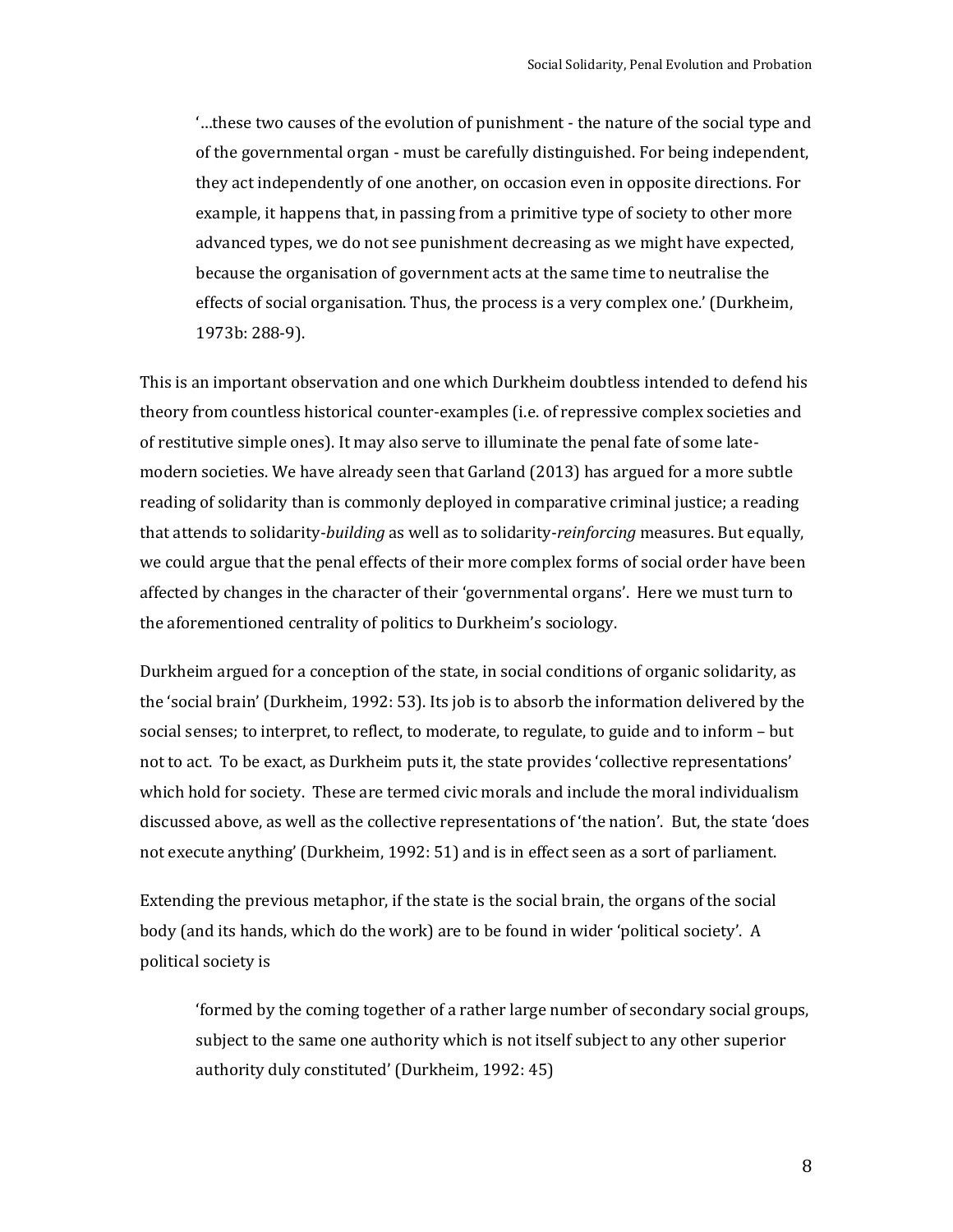Therefore, a political society presupposes a state (the 'same one authority') yet is in no way dependent upon it. Rather political society is found in 'secondary social groups' which have executive autonomy and the responsibility of moral regulation over a particular sphere of social life. Most prominently, these groups include what Durkheim called the 'corporations': professional and democratically organised groups made up of all those working within a particular field (Durkheim, 1984: xxxi-lvii).

Durkheim argued that a well-functioning polity depended on a kind of balance of power between the state, the corporations and the citizen. The state had to hold in check the potentially repressive power of civic associations and to balance their competing interests. In doing so, the state 'keeps a rein on all these inequalities' and 'the more active the State becomes' in holding in check such inequalities, 'the more the individual increases his liberty. It is the State that sets him free' (Durkheim, 1958: 50). But equally, the modern state was far too removed from the individual to act as an effective agent of socialization and moral regulation beyond the broad civic morals provided by its collective representations – and, Durkheim argued, it would become repressive should it seek to do so. Therefore, the development of morals relevant to a specific field is left to the corporations.

Durkheim terms such morals 'professional ethics' which exist below civic morals and concern the particular rights and responsibilities of one's profession (Durkheim, 1992: 4-5). Since the increasing geographical and social mobility of modern societies meant that the family's capacity to sustain moralizing functions was limited, it followed that only associations could sustain the professional ethics on which a well-functioning society relied. Only such bodies, due to their consistent contact with their members could provide the specialized professional ethics; 'those of the industrialist are quite different from those of the solider, those of the soldier from those of the priest, and so on' (Durkheim, 1992: 5).

We will return to this 'balance of powers' later, but the key point is that, according to Durkheim's first law, the evolution of punishment will depend not just on forms of solidarity but also on forms of political authority, and thus on the character of the relationships between the state, political society and the citizen.

Durkheim's second ('qualitative') law is stated thus:

'Deprivations of liberty, and of liberty alone, varying in time according to the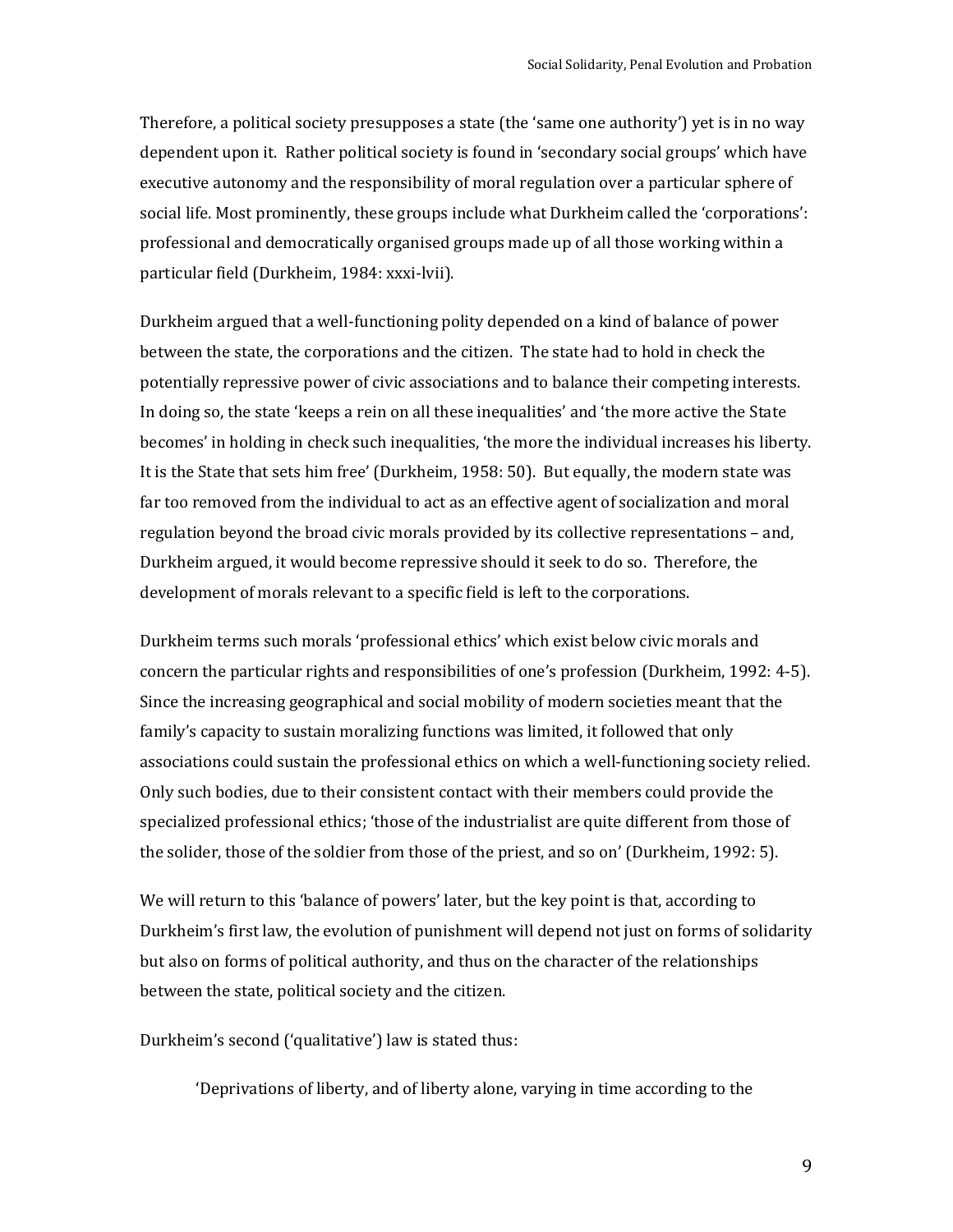seriousness of the crime, tend to become more and more the normal means of social control' (Durkheim, 1973b: 294).

His explanation of this development in the *form or style* of punishment relies heavily on his account of the rise of moral individualism. In this regard, he distinguishes between 'religious' and 'human' criminality; the former being against the collective, the latter against the individual. To the extent that offending ceased to violate the religious and became an offence of one citizen against another, forms of brutalizing punishment were less likely to be invoked. As Durkheim puts it:

'The moral scandal which the criminal act constitutes is, therefore, less severe, and consequently does not call for such violent repression. The offence of man against man cannot arouse the same indignation as an offence of man against God. At the same time, the sentiments of pity which he who suffers punishment evokes in us can no longer be so easily nor so completely extinguished by the sentiments he has offended and which react against him; for both are of the same nature… But there is a real and irremediable contradiction in avenging the offended human dignity of the victim by violating that of the criminal. The only way, not of eliminating the difficulty (for strictly speaking it is insoluble), but of alleviating it, is to lessen the punishment as much as possible'. (Durkheim, 1973b: 303)

With the rise of individualism, the collective sensibilities of the audience of such punishments shifted; while we retained a sense of outrage now rooted in fellow-feeling for the individual victim (which, due to its shared belief, is still 'sacred'), we could not so easily yield to our punitive passions by feasting on the spectacle of the ritualized abuse of the offender; s/he had become a moral individual too.

This sense of moral individualism which inspires the qualitative law is always a major inspiration for Durkheim's view on the centrality of justice, in the philosophical sense, to organic solidarity. Moral individualism requires that *both* the victim and offender be given appropriate consideration without recourse to punishment for punishment's sake. Therefore, the style of punishment reflects a wider trend towards notions of justice in organic solidarity, also found in the move from 'religious' to 'just' contracts (Durkheim, 1973b: 286-287, 1992: 196-220). To put this in Durkheimian language, the qualitative law of punishment, with its focus on justice, becomes a normal social fact for organic solidarity.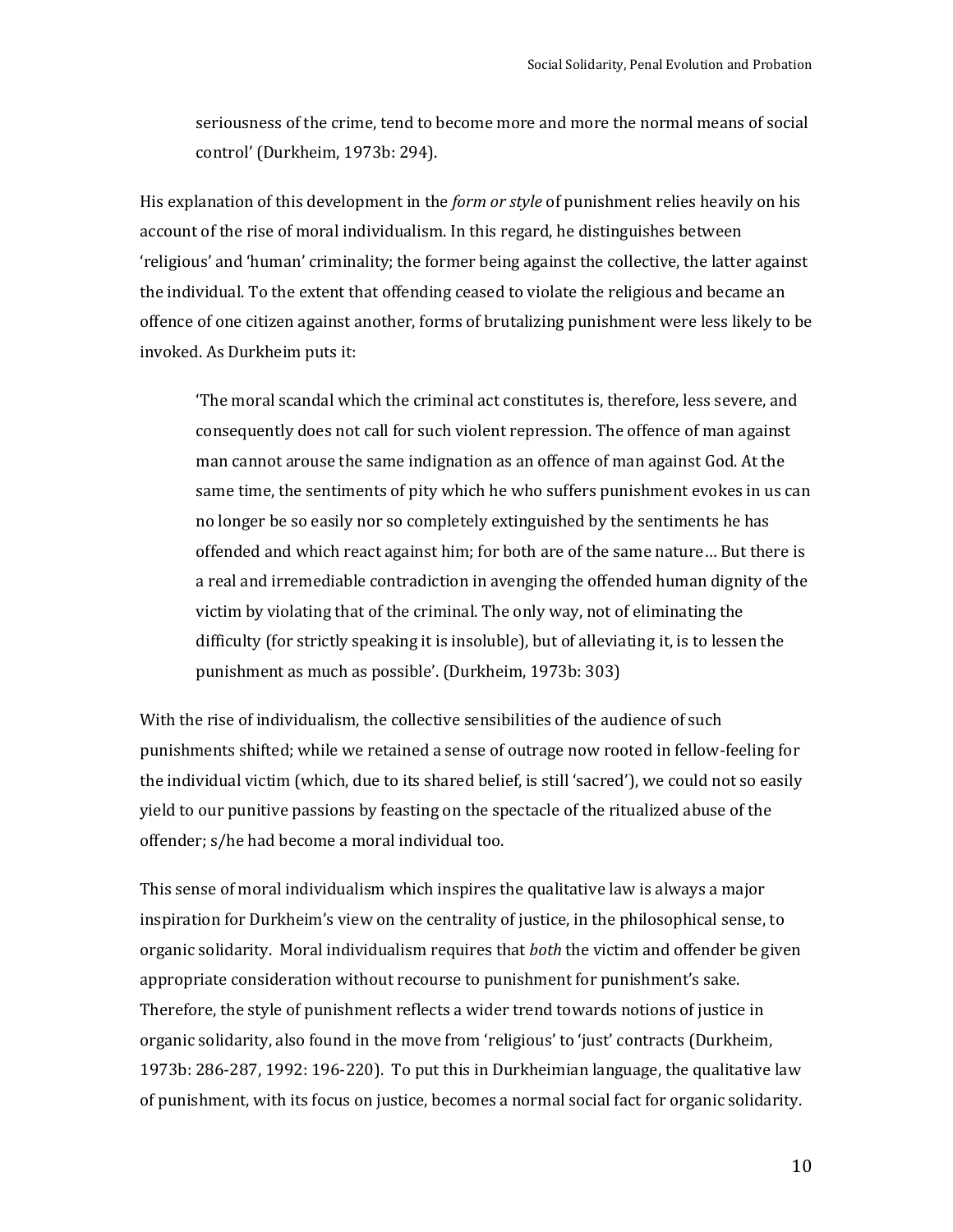This qualitative evolution in punishment, and, in particular, the rise of the prison is also accounted for, in part, because of the prison's usefulness as a technological (or architectural) fix for a social function whose contours were changing:

'…at the very time when the establishment of a place of detention was becoming useful in consequence of the progressive disappearance of collective responsibility, buildings were arising which could be utilized for this purpose… In proportion as the penal law abandons the archaic forms of repression, new forms of punishment invade the free spaces which they then find before them' (Durkheim, 1973b: 298).

Consequently, a new way had to be found of (literally) holding the *individual* to account. Durkheim recognizes that this 'holding' originally developed as a prelude to punishment, rather than as a punishment in its own right. However, he argues that, in this case, the social function followed the new penal form; once the pains of (pre-trial) imprisonment became apparent, its utility as a punishment became established. And as it came progressively to be defined by its essential property – the deprivation of liberty -- its punitive character became less and less associated with the particular conditions or peculiar hardships of confinement. So, it was not merely that the prison displaced the gallows (and the stocks); it was also that the penal severity of the prison diminished over time.

The use of prison, particularly its more liberal use as a form of proportionate punishment, became a normal social fact for organic solidarity since it was appropriate to the 'given phase of its development… the average society of that species… [and] the corresponding phase of its evolution' (Durkheim, 1982: 97). Therefore, the qualitative law is an expression of the changing 'function' of the social fact of punishment in organic solidarity (Durkheim, 1982: 134).

However, Durkheim's essay ends, not with a celebration of the relentless and civilizing progress of penal moderation, but with recognition that penal law was in a state of crisis. By the turn of the 20th century he had identified a failure of modern institutions of punishment to find more adaptive ways of fulfilling their functions in terms of building and reinforcing social solidarity, but in a manner consistent with modern moral sensibilities. Moreover, he foresaw the expansionism implicit in coming to understand and define 'human' (as opposed to religious) crimes in ever-broader ways.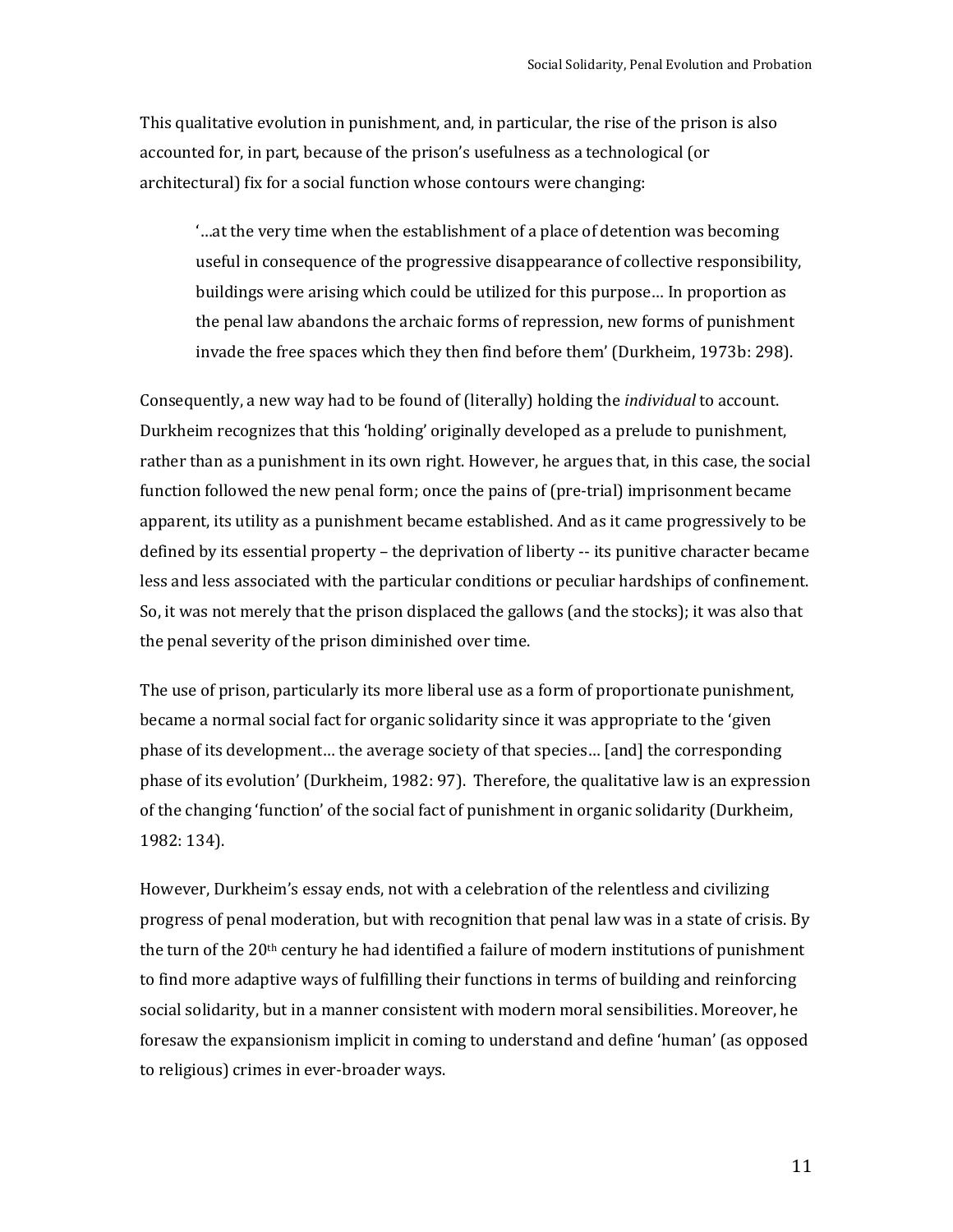This focus on crisis in Durkheim's penal writings should not surprise us, since almost all of his writings during the *fin de siècle* speak of a sense of *malaise.* While seeing this as a fundamentally moral question of culture (Durkheim, 1959:204), In seeking a remedy for the malaise, Durkheim always returned to the political sphere, and the 'balance' of the state and political society referred to above. Indeed, he was very clear on this, commenting that: 'our political malaise is due to the same cause as our social malaise: that is, to the lack of secondary cadres to interpose between the individual and the state' (Durkheim, 1992: 96). Returning to the key point of this paper, the *malaise* or crisis within punishment was due to the lack of appropriate institutional forms of punishment for organic solidarity. As such it cannot fulfill its latent cultural function of both expressing and reinforcing the unity of moral beliefs.

### **Probation, solidarity and penal evolution**

Summarising our exegesis thus far, Durkheim's cultural awareness is, we argue, valuable in helping us to understand the evolution of punishment. Like all other social institutions, institutions of punishment will evolve in ways which reflect their historical contexts, national settings and the divisions of labour (and degrees of complexity) within them. Punishment's institutions should *both* build *and* reinforce social solidarity. In modern societies, the relationships between organic solidarity and moral individualism ought to be associated with a decline in the volume and severity of punishment – but these evolutions will also be affected by the character of political authority in the societies in question, and by the relationships between the state, political society and the citizen within them. Pathological (or maladaptive) development occurs where vestiges or residues of older forms of punishment survive in social contexts and conditions that render them inappropriate. This was precisely Durkheim's diagnosis of punishment at the *fin de siècle;*  institutional forms of punishment appropriate to organic solidarity had failed to emerge, meaning that punishment was failing to fulfill its cultural functions in expressing and reinforcing shared beliefs. For Durkheim, this was not just an empirical sociological observation; it was a normative problem. The 'mission of justice' implied in organic solidarity was failing.

In one sense, given where Durkheim's analysis end – in this pathological early twentieth century malaise – we might have expected analysts of the response to the crisis to draw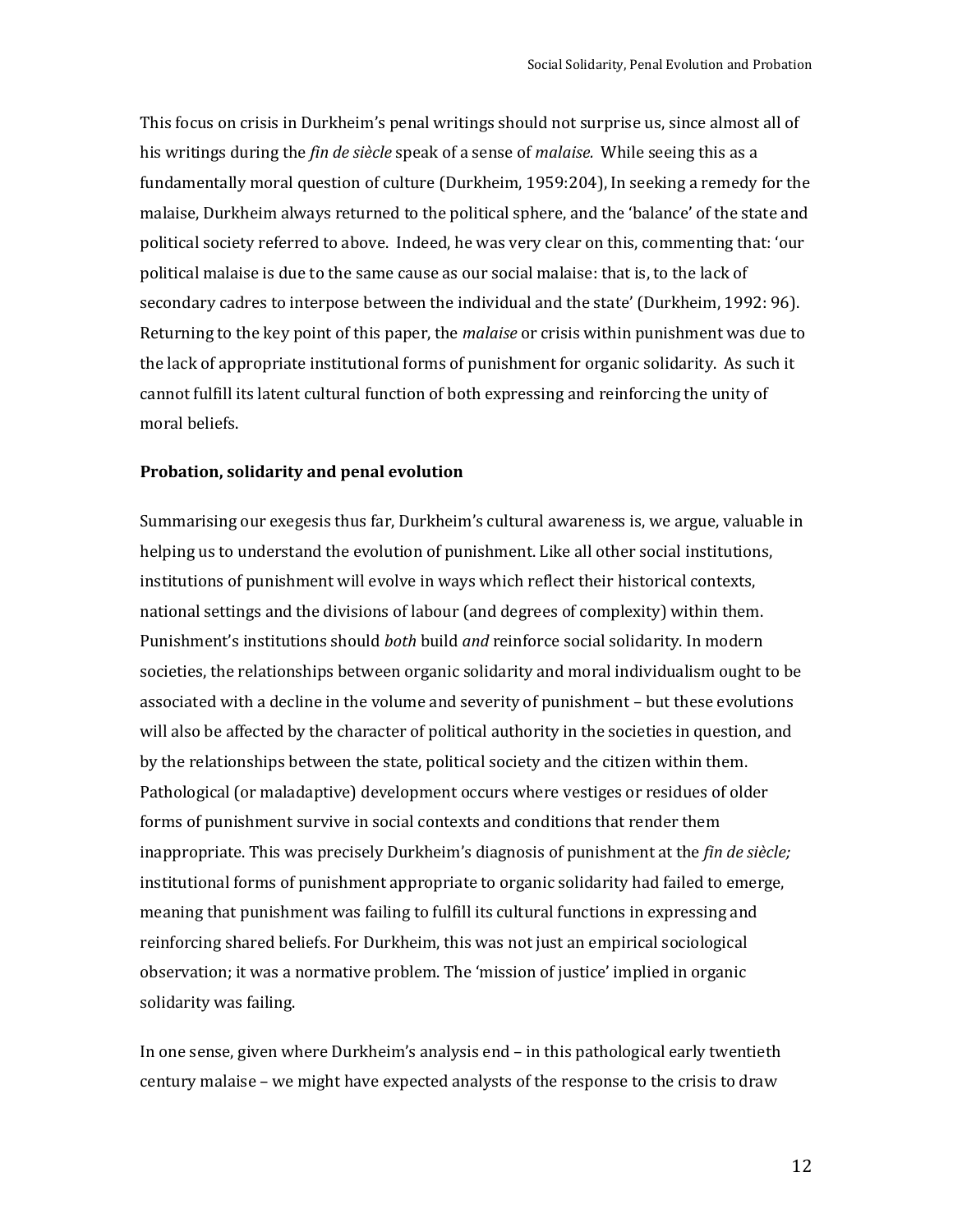heavily on his work. Yet, perhaps partly because Durkheim's account of penal evolution is illustrated in the emergence of the prison, and partly because it was originally published in an obscure French journal and not available in English until 1973 (Jones and Scull 1973), historians and sociological analysts of *alternatives* to imprisonment have looked elsewhere for inspiration, as we noted in the introduction. Predictably, most of the familiar critical analyses of the rise of 'community corrections' that emerged in the 1970s and 1980s (e.g. Cohen, 1985; Mathieson, 1983; Scull, 1983) took their inspiration from Foucault, even where they refined or disputed some of his claims.

It is true that the late 20th century crisis of the rehabilitative ideal (Allen, 1981) and the associated 'penal crisis' (Bottoms, 1980) led scholars both to analyse (Bottoms, 1983) and to advocate (Bottoms, 1980; Hulsman, 1986) a move from repressive to restitutive measures and sanctions. But, for example, Bottoms (1983) invokes Durkheim in this context not to analyse the development of probation or alternatives to custody but more generally to re-assert the importance of the relationships between the *moral* evaluation of crimes and *social* and *penal* responses to them; thereby noting how Durkheim's work might help make sense of the rise of the victim in late  $20<sup>th</sup>$  century criminal justice. Bearing this in mind, and despite something of a recent revival in Durkheimian analyses of punishment (e.g. Smith, 2008), we think it reasonable to make three claims: (1) that there is, as yet, little in the way of Durkheimian analysis of the emergence and development of probation *as a penal institution*; (2) that anyone who aspires to offer an analysis of late-modern penality will need to attend very carefully to probation (or, more accurately, to penal supervision in the broadest sense), given its remarkable growth, pervasiveness and intensification (McNeill and Beyens, 2013), and (3) that Durkheim's ideas can still contribute in important ways to that task. In the remainder of this paper, we seek to sketch out, in speculative fashion, some of what such an analysis of probation might offer.

A Durkheimian reading of probation would be centrally concerned with what probation has *communicated* on behalf of and to society, and with what effects; in other words it would explore how it has *performed* its penal function. Reflecting the above discussion, such an account would have to include consideration of whether probation has embodied elements of justice found in the normal social facts of organic solidarity. Here we return to an earlier point of Durkheim's, that while the forms of solidarity may change from mechanical to organic this is not a sudden and painless shift, rather it is a long process which, as in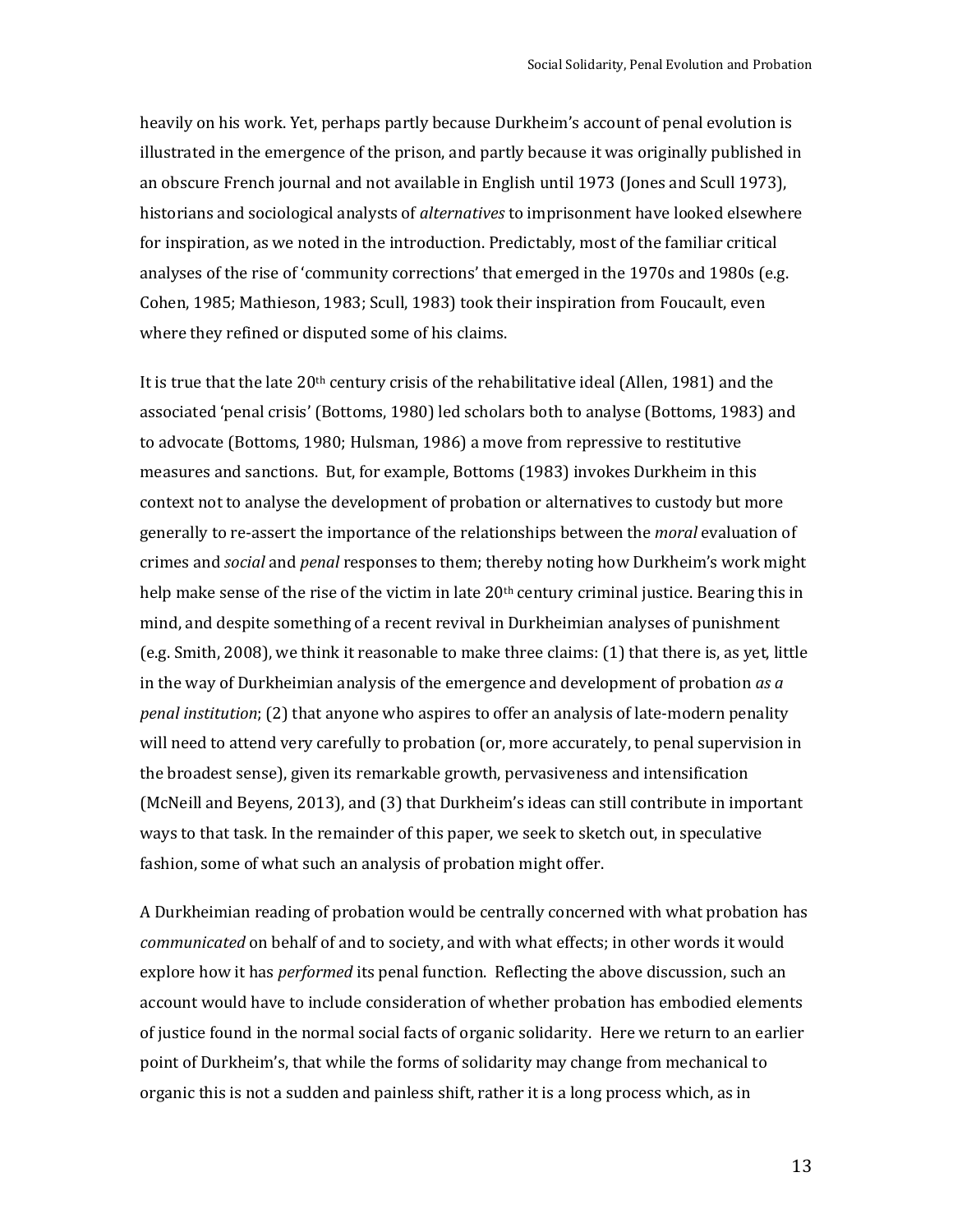Sirianni's reading, has to be brought into being, at least in part. In the case of modern punishment, this would have required seeking or devising social mechanisms that expressed the 'mission of justice' in organic solidarity. More specifically, three inter-related sets of questions suggest themselves:

- 1. What forms of social solidarity have differently constituted institutions and forms of probation expressed and reinforced, and how?
- 2. With respect to the nature of political authority (and relationships between the state, political society and the individual citizen), to whom, on whose behalf, and with what effects on social solidarity, have different forms of probation spoken? This would also include consideration of the role of the market or, as Durkheim terms it, the 'amoral character of economic life' (Durkheim 1992: 12).
- 3. In what ways has probation's message(s) or 'performance(s)' been shaped by the technologies available to it?

Although Durkheim never wrote of probation as a solution to the *fin de siècle* problems he identified, its rise to prominence in 20<sup>th</sup> century penology can be understood within the framework of penal evolution he elaborated. Once again (as with the contingent relationships between forms of social complexity and of political authority), the same sort of conjunctural account of the importance of the relations between shifting cultural conditions and emerging technological possibilities can be applied to probation's development.

With respect to solidarity, the progenitors of probation were typically committed not just to moral individualism but to building and working through the types of civic associations prototypical of organic solidarity. Thus penal reformers, police court missionaries and others sought to rescue offenders from de-moralizing experiences of imprisonment and to build or restore their character through example, temperance and/or religious instruction (McWilliams 1983; Simon, 1993; Vanstone, 2004). The available architecture was the legal order itself. In many states, the order represented a suspension of punishment and the establishment of a quasi-civil contract between the court and the offender. It was, in essence, a promise of good behaviour and of restitution or repair – even if that promise was directed principally at the offender him or herself. At the same time, the promise was subject to surveillance; and more repressive sanctions loomed for promise-breakers.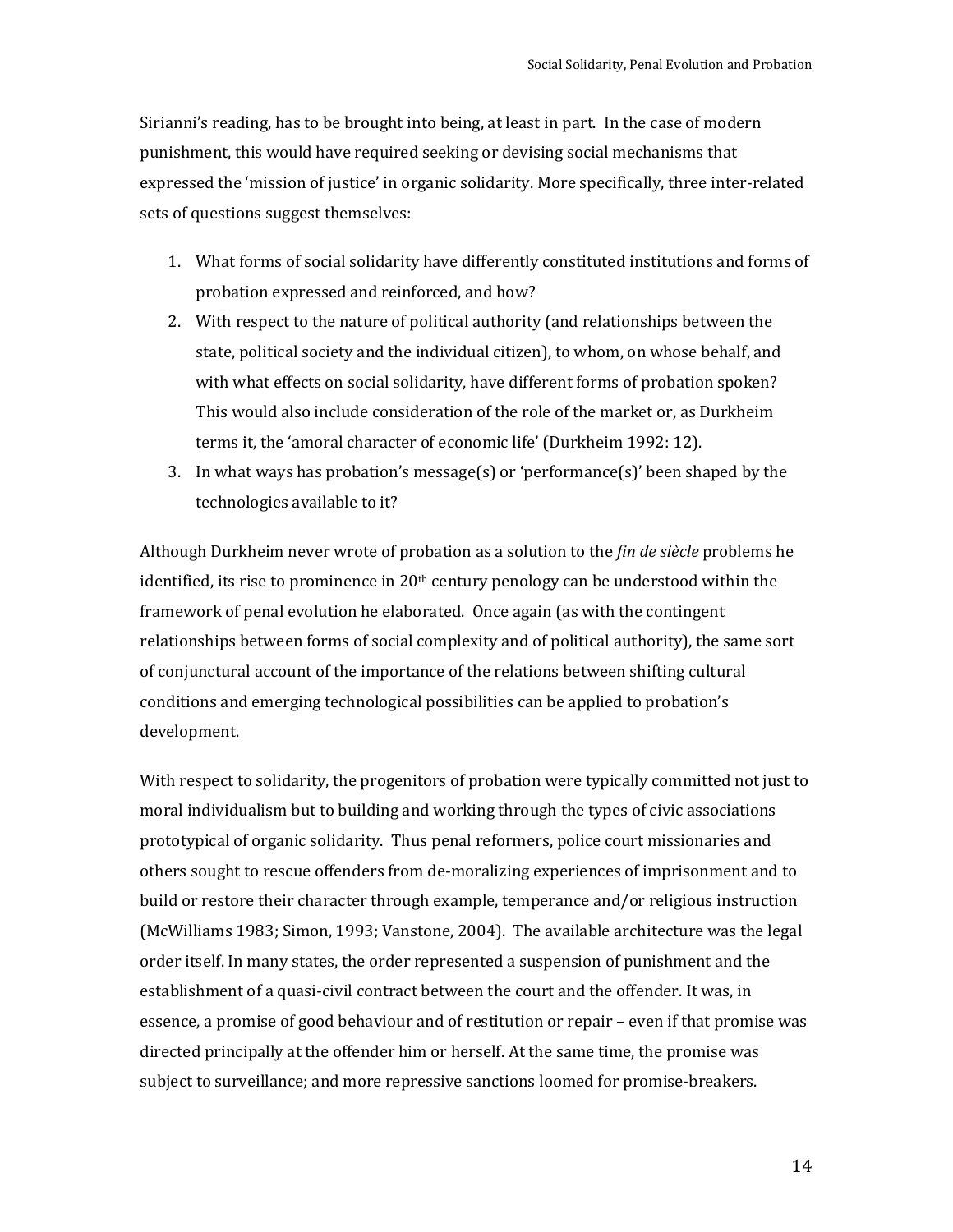A little later, the pioneers of more professionalized forms of probation developed new technologies: the same legal architecture and supervisory relationship was now to be furnished with social diagnosis and social casework (McWilliams, 1985, 1986; Garland, 1985; Simon, 1993). Just as the prison began as a place of pre-trial detention that came to be seen as 'punishing' and then as a means of punishing, so the technique of social enquiry began as a mode of investigation and classification but evolved into a form of and rationale for intervention with scientifically informed rehabilitative potential (Garland, 1985, Vanstone, 2004) More recent technological innovations -- whether risk assessment tools or offending behaviour programmes or electronic monitoring need to be critically analysed in the same way – not only in relation to their putative instrumental utility or their effects on practice cultures and identities (see Robinson, 2002), but also in relation to their social functions and meanings. Putting it somewhat crudely: Are they about analyzing how to graft a risky subject back into the social body, or about working out who or what to excise?

Probation's position in the mid-20<sup>th</sup> century as an expression of a wider current of (penal) welfarism seems intelligible both as a product of organic solidarity and as a solidaritybuilding project. What probation 'said' in this era was that society needed to enact a commitment to an inclusive (if somewhat over-bearing) vision of organic solidarity; one which insisted that the delinquent acquire the motivation and capacity to live up to his or her civic obligations, but needed and deserved help to do so. Where the family had failed to foster such sensibilities, probation would step in and connect or reconnect the delinquent to pro-social civic associations (Mahood, 1991). A little later, community service (or 'unpaid work') emerged as a different expression of the same message: supported restitution or reparation would act as the socializing, moralizing discipline, but the means of repair would be unpaid work itself rather than the labour of personal transformation.

Indeed, this kind of professionalised (re-)socialisation was a major justification for Durkheim's advocacy of corporation-based activity. Left to themselves individuals 'can take in no more than a small stretch of the social horizon' (Durkheim, 1992: 15). Being part of a corporation however encourages the individual to take in this broader social picture meaning 'a new sort of moral discipline would be established' (Durkheim, 1952: 350). The early and mid-century probation officer's task was to communicate and deliver this sort of moral discipline.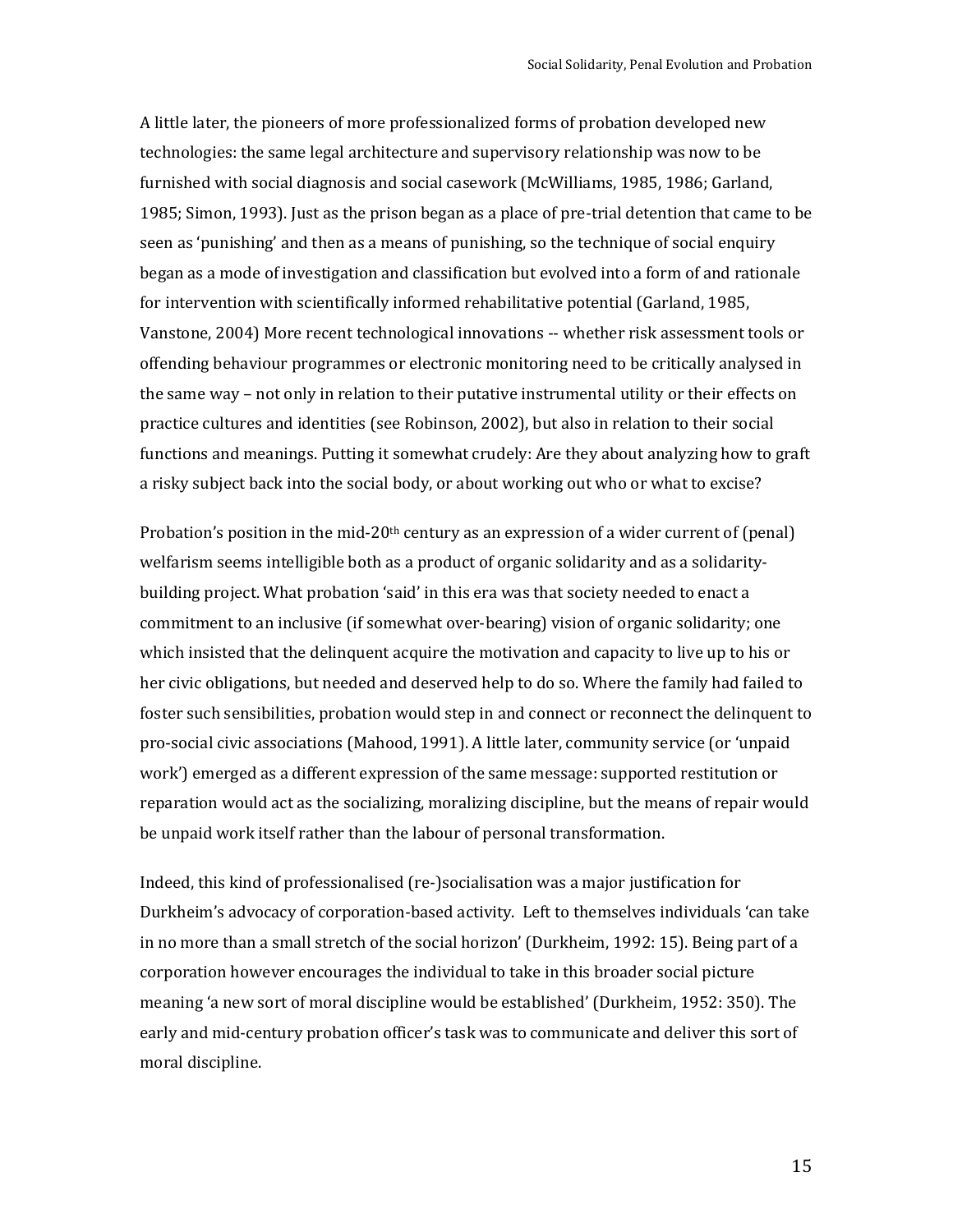Therefore, from a Durkheimian perspective, the professionalization of probation might have served to clarify its values and its message – and to sharpen its moral performance. Indeed, it was these goals which professional ethics were intended to inform and fulfill; articulating these ethics would, for Durkheim, require some form of professionalised association<sup>4</sup>. But the conjunction between the professionalization of probation and its progressive colonization by the state certainly would have alarmed him as state intrusion into 'governing the soul' (Rose, 1980). For Durkheim, as for Foucault, that might have seemed a new and insidious form of absolutism. Probation thus shifted from its locus as a professional office of the courts (or sometimes of *local* authorities), rooted in what might be conceived as institutions of political society (or at least as institutions independent of the executive). It has become instead, at least in some places, a penal 'service' run by the state, or even worse (in Durkheim's terms) a service commissioned by the state from an amoral market; a shift which undermines its moral status and changes its moral message (see McWilliams, 1987 for an early and prescient analysis of these developments).

Where this convergence of centralization and commodification has occurred (see McCulloch and McNeill, 2007), it has allowed the redirection of late-modern probation from being a project of building and reinforcing organic solidarity, to being a project of managing threats to, or maintaining, and even reinforcing, the 'morbid' forms of mechanical solidarity (at least from those its state sponsors construct as outsiders). As with many other aspects of state-owned or state-commissioned justice and security, what probation *says* now is that we are in danger, and that we need the state – and the market -- to order and organize our protection (Robinson and McNeill, 2004). This is not dissimilar to the 'chronic' economic anomie which Durkheim saw as categorising the *laissez-faire* systems of *fin de siècle* society (Durkheim, 1952: 215).

Durkheim's animosity to market provision, though infrequently remarked upon, was notable. For him, given that the economic activity favoured by market only has individual, asocial, ends (making money) 'the unleashing of economic interests has been accompanied by a debasing of public morality' (Durkheim, 1992: 12). Importantly, since markets will always favour the (economically) 'strong' against the 'weak', a situation emerges where the interests of the strong (principally in increasing their wealth) become the only guiding

l

<sup>4</sup> The history of the National Association of Probation Officers in the UK (and later in England and Wales) has been well documented, not least in the Probation Journal which it co-publishes and which dates back to 1929: see [http://prb.sagepub.com](http://prb.sagepub.com/)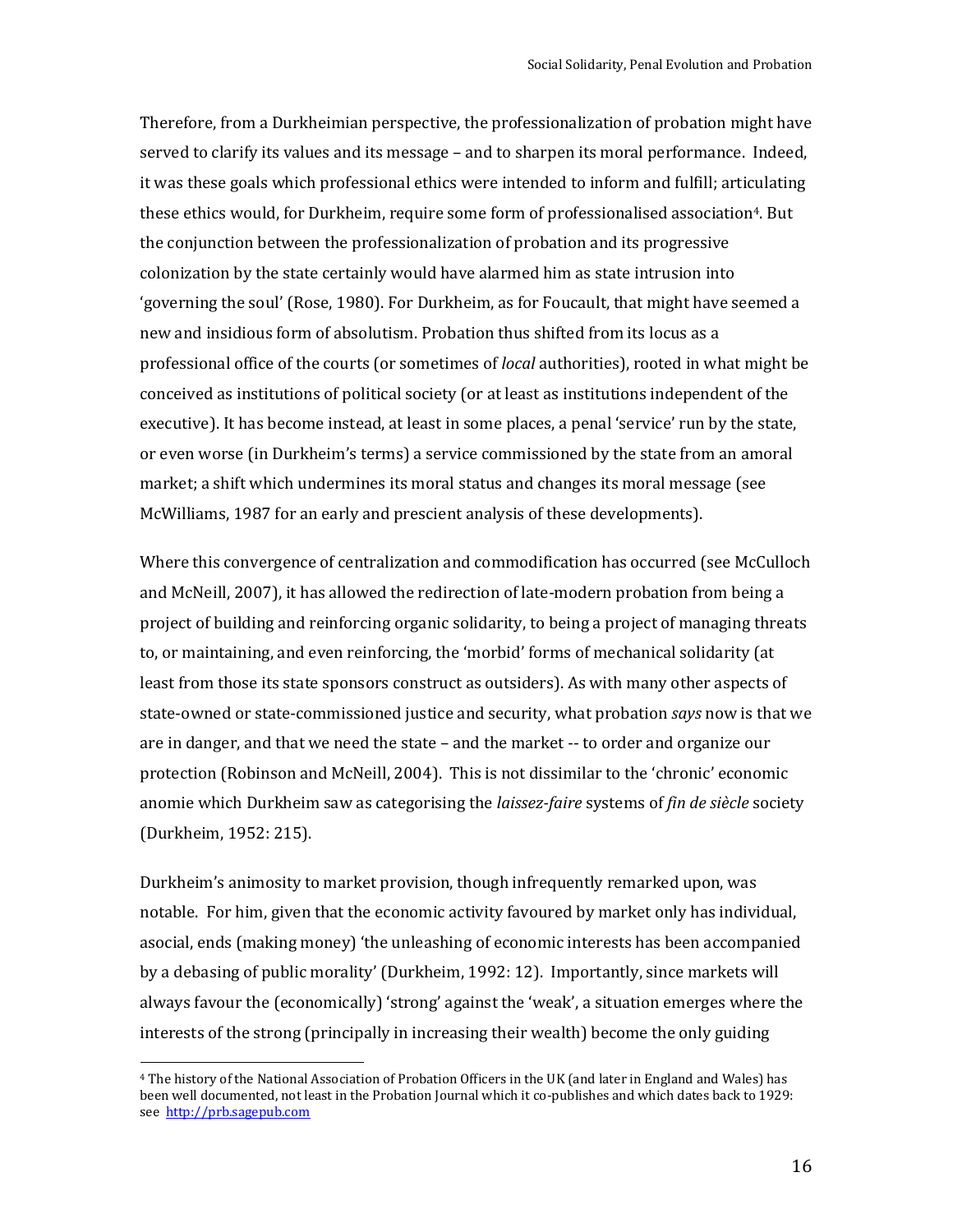principle; Durkheim termed this 'the apotheosis of well-being' which is 'placed above human law' (Durkheim 1952:216). Consequently each function is judged primarily by how 'it may serve what is materially useful, that is to say, serve for the most part the business professions' (Durkheim, 1992: 11). Broader moral and social considerations are impossible, or at least marginal, in this setting, meaning marketised probation becomes not a social or moral service, but rather a source of profit for the economically strong. The complicity of the state and the market means that, as Durkheim put it: 'government, instead of regulating economic life, has become its tool and servant' (Durkheim, 1952: 216). In these respects, Durkheim's analysis of the social consequences of the failure to recognise and regulate 'the moral limits of markets' is not dissimilar to that which has recently been popularized by the American moral philosopher, Michael Sandel (2012).

Returning, to the question of probation and solidarity, this re-reading of Durkheim makes clear that probation's future development – like punishment's -- may depend less on evidence of its 'effectiveness' or 'quality' and more on shifting forms of social organization; on their expression in terms of changing moral sensibilities; and on the changing dynamics of political or governmental authority. Such a discussion does not meaning ignoring probation's role in disciplining the urban poor found in the Foucauldian and Marxist literature. As we have seen, Durkheim might have predicted that marketisation of probation services will likely perpetuate the 'state of subjection' (Durkheim, 1992: 11) in which the poor are kept, since the freedom of the economically dominant and their accumulation of capital becomes dependent on the lack of freedom held by the poor (Dawson, 2013: 131-133).

The important practical question for those interested in probation is whether, how and under which social and political conditions probation might resist or moderate these forces. To begin to answer it, we need to examine much more closely, in a range of different contexts (historical and geographical), what it is that probation has communicated (or failed to communicate) about social solidarity, to whom and for whom, and under what forms of political authority? Our concern, echoing Durkheim's century old anxieties about punishment, is that forms of probation have not developed their functions in a ways which express the key elements of organic solidarity. In this sense we could say that, as a social fact, probation has become somewhat pathological, but it may be more accurate (and more generous) to say that contemporary probation does not fully express the moral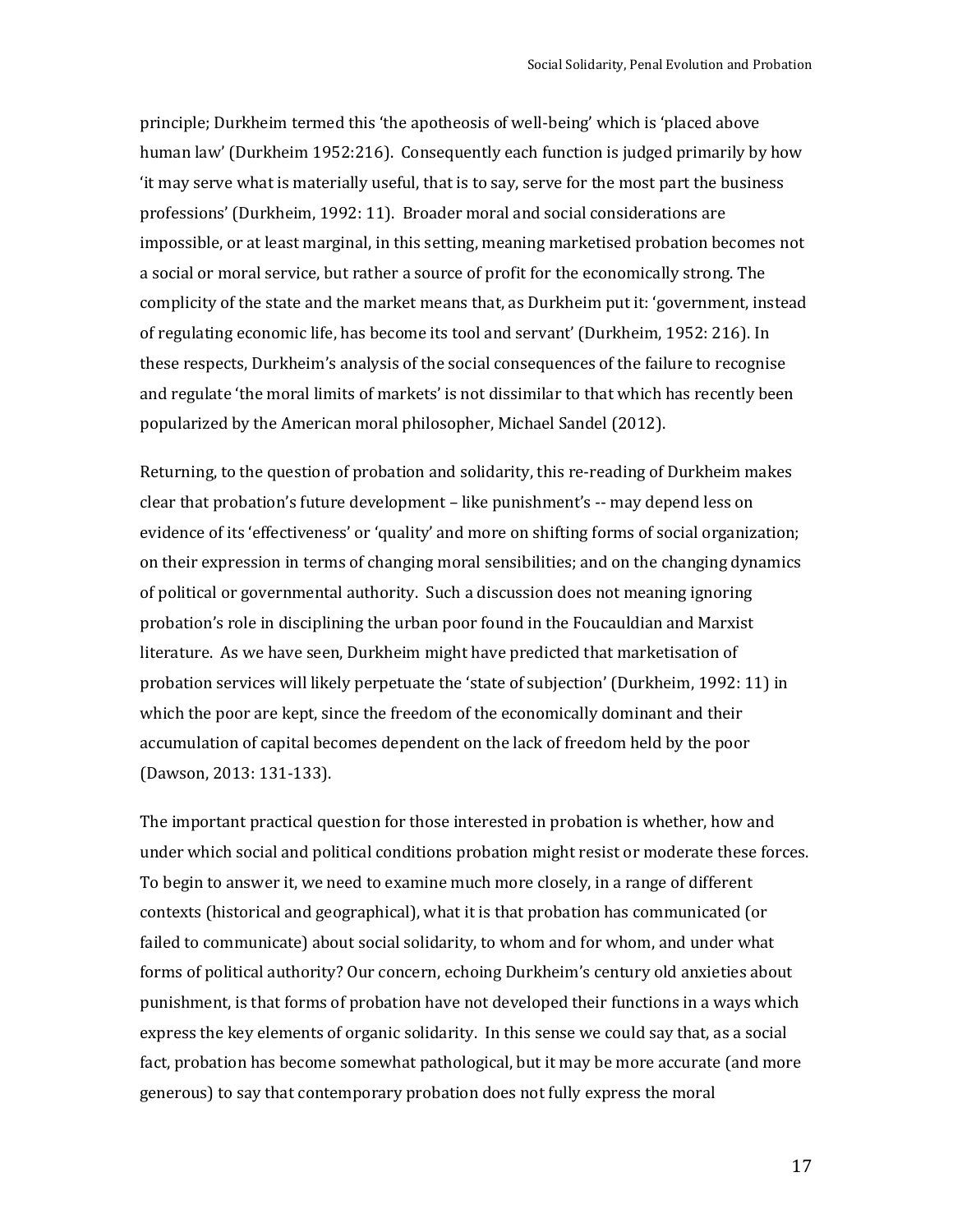individualism and the 'mission of justice' within organic solidarity; and that it may risk expressing its mechanically solid opposite -- repression.

#### **Conclusion**

Sociologists (not least sociologists of punishment) might well argue that this illustrative sketch of probation through a Durkheimian lens runs the usual risks of applying concepts developed to describe and explain modern society to late-modern contexts and conditions. Whether pointing to the eclipse of penal welfarism by *The Culture of Control* (Garland, 2001), to the de-civilising tendencies of *The New Punitiveness* (Pratt et al., 2009), to the political technologies deployed in *Governing through Crime* (Simon, 2007), or to the emergence of a penal state designed for *Punishing the Poor* (Wacquant, 2009), it might be suggested that organic solidarity and its 'mission of justice' have been progressively undermined by the social, political and cultural pressures associated with and reflected in globalization, market deregulation and re-assertions of state power through punishment.

But probation's history itself may also challenge some of Durkheim's claims and hopes. For example, Bauman (2005) has argued that Durkheim's conception of solidarity relies on a metaphor of 'society' that is too unified and all encompassing. For Bauman, this was problematic even in Durkheim's time, but has become even more so in a time of liquid modernity, where societal institutions exist in a state of flux. It could be said, following Bauman, that probation has shown that solidarity is formed not by justice and inclusion in the body politic, but rather by exclusion or 'waste management'; the offender being a 'flawed consumer' or a non-citizen facing a late-modern form of 'civil death' (Bauman, 2000). Such an analysis would perhaps be consistent with recent uses of Durkheimian concepts in discussions of 'social exclusion' rather than inclusion (Levitas, 1996). While it may be argued that Bauman is selective in his reading of Durkheim (Dawson, 2013: 179- 180) and that the use of Durkheimian concepts in social exclusion debates has often been a poorly elaborated 'punk Durkheimianism' (Levitas, 1996:13), the history of probation may question what could be seen as Durkheim's optimistic reading of the centrality of justice to the development of modernity, let alone in its late or liquid modern form.

Nonetheless, we contend that probation's travails (past and present) serve to confirm the enduring importance of attending to cultural aspects of punishment. For those retaining an interest in penal reductionism or abolitionism, developing restitutive as opposed to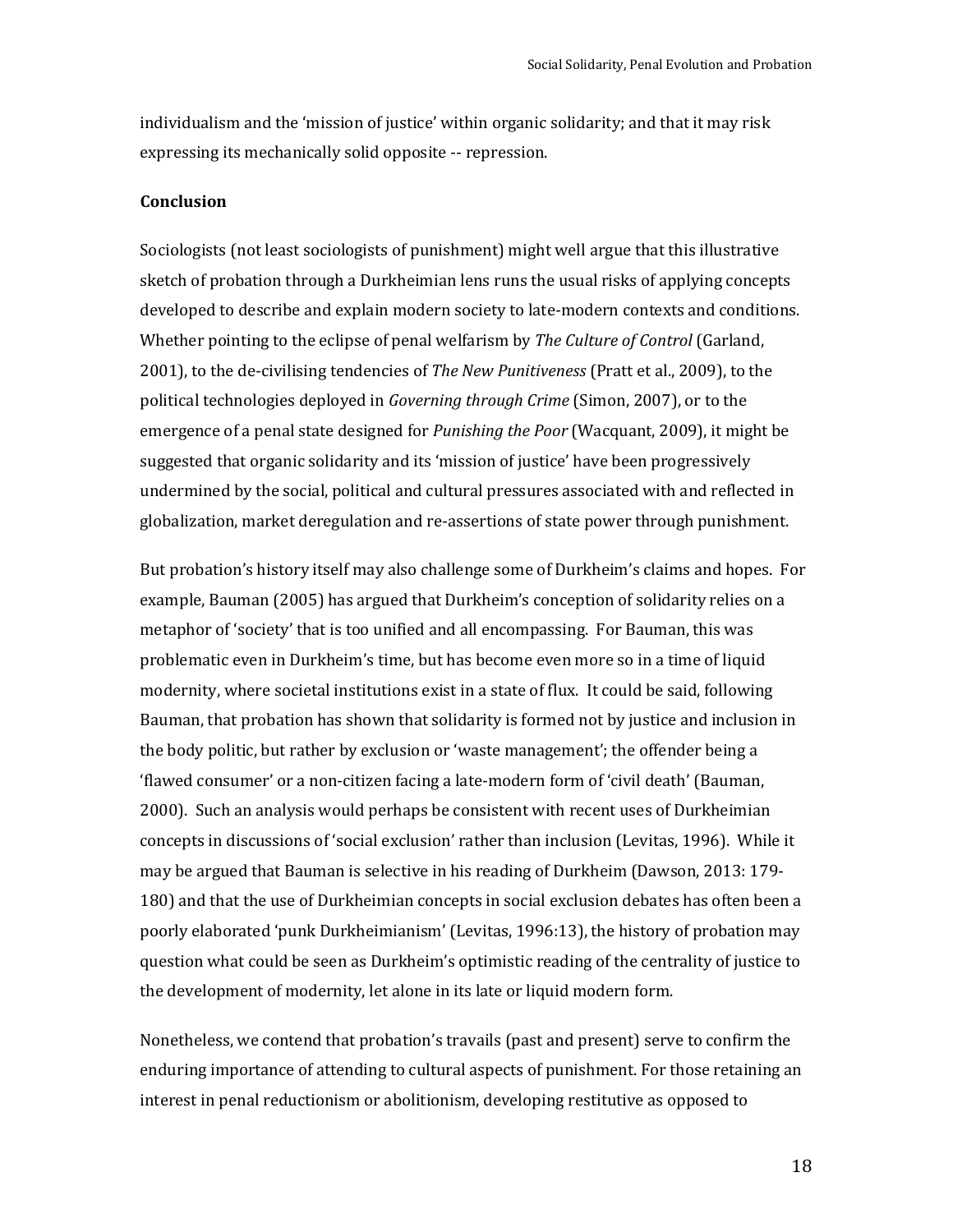repressive forms of sanction remains a necessary and an enduring aspiration; and that project requires that we pay more careful attention to the communicative quality, content and impact of sanctions. Indeed, it might be argued that the attempt to advance alternatives to imprisonment through rational arguments and cognitive strategies has both missed the point and risked the prize; by neglecting the mission of justice in favour of the mission of (cost-)effectiveness, these adaptations of probation ceded too much to the economic and instrumental rationalities of managerialisation, paving the way for probation's commodification and marketization.

From our perspective, the appropriate response is not to shy away from normative debates about and emotive aspects of the mission of justice, but rather (following Durkheim) to engage them head on, using sociological method to identify and challenge pathological responses that damage the social body, and to propose better adapted ways of building more civic forms of crime control (Loader and Sparks, 2010, 2012). Indeed, to provide a partial defence of Durkheim in light of the above criticisms, the purpose of understanding social solidarity for him was not, as Bauman suggests, to accept the dictates of contemporary reason, but rather to hold them to account. Sociologists of punishment and of probation might wish to echo his claim that: 'A society like ours cannot, therefore, content itself with a complacent possession of moral results that have been handed down to it. It must go on to new conquests' (Durkheim ,1961: 13).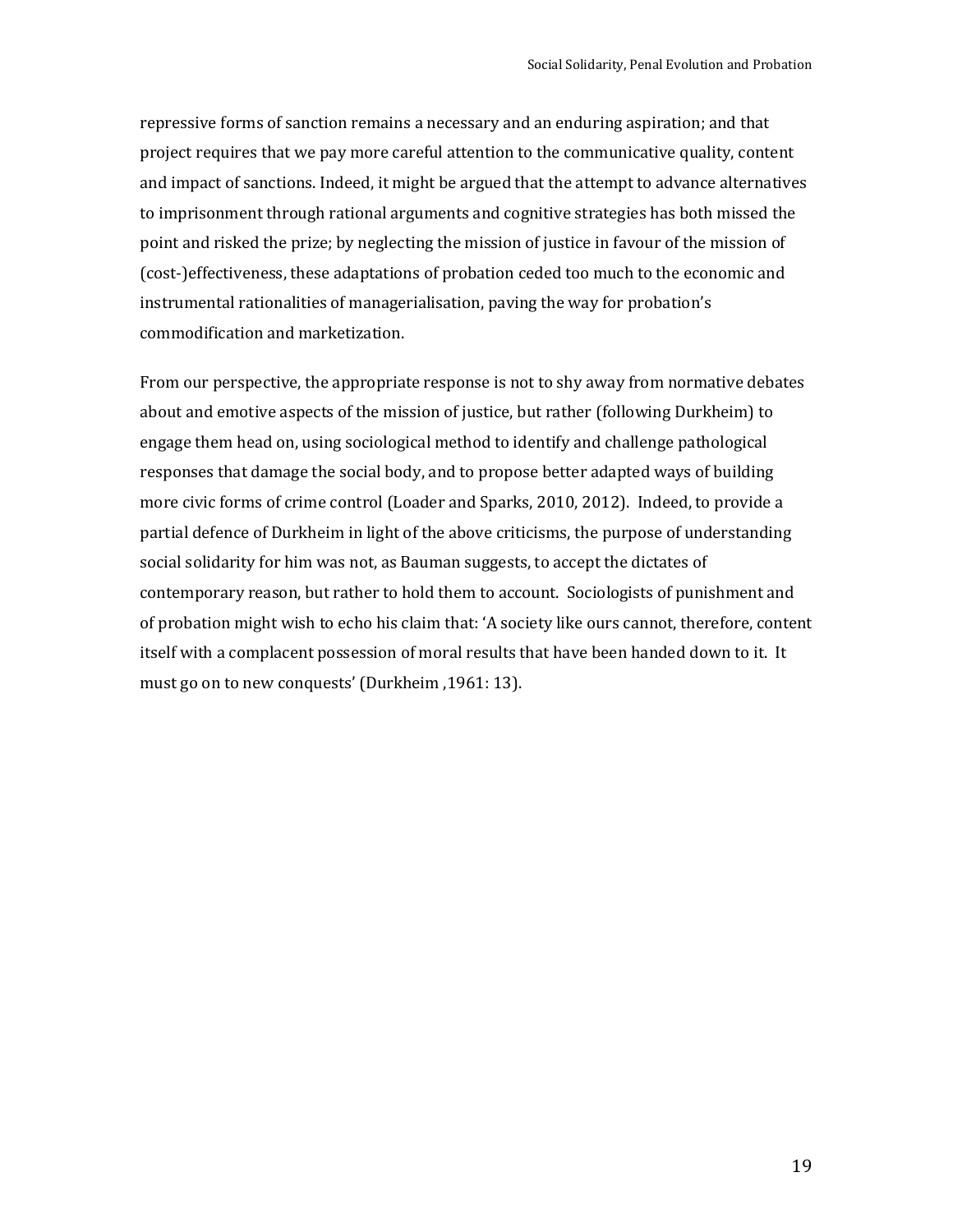#### **References**

- Allen, F. (1981) *The Decline of the Rehabilitative Ideal: Penal Policy and Social Purpose.* New Haven: Yale University Press.
- Bauman, Z. (2000) 'Social Issues of Law and Order', *British Journal of Criminology* 40(2): 205–21.
- Bauman, Z. (2005) 'Durkheim's Society Revisited' in J. Alexander and P. Smith (eds) *The Cambridge Companion to Durkheim.* Cambridge: Cambridge University Press, 360-382.
- Beyens, K. and McNeill, F. (2013) 'Introduction: Studying mass supervision comparatively' in McNeill, F. and Beyens, K. (eds.) *Offender Supervision in Europe.* Houndmills: Palgrave Macmillan.
- Bottoms, A. (1980) 'An Introduction to 'The Coming Crisis'' in A. Bottoms and R. Preston (Eds.) The Coming Penal Crisis. Edinburgh, UK: Scottish Academic Press.
- Bottoms, A., (1983) 'Neglected Features of Contemporary Penal Systems' in D. Garland and P. Young (eds.) *The Power to Punish: Contemporary Penality and Social Analysis.* Aldershot: Gower.
- Bottoms, A. (2008) 'The Community Dimension of Community Penalties', Howard Journal of Criminal Justice
- Casey, L. (2008), *Engaging Communities in Fighting Crime*, London: Cabinet Office.
- Cohen, S. (1985), *Visions of Social Control: Crime, Punishment and Classification,* Cambridge: Polity Press/Blackwell.

Deering, J. (2011) *Probation Practice and the New Penology.* Aldershot: Ashgate

Dawson, M. (2013) *Late Modernity, Individualization and Socialism: An Associational Critique of Neoliberalism.* Hampshire: Palgrave Macmillan.

Durkheim, E. (1952) *Suicide.* London: Routledge.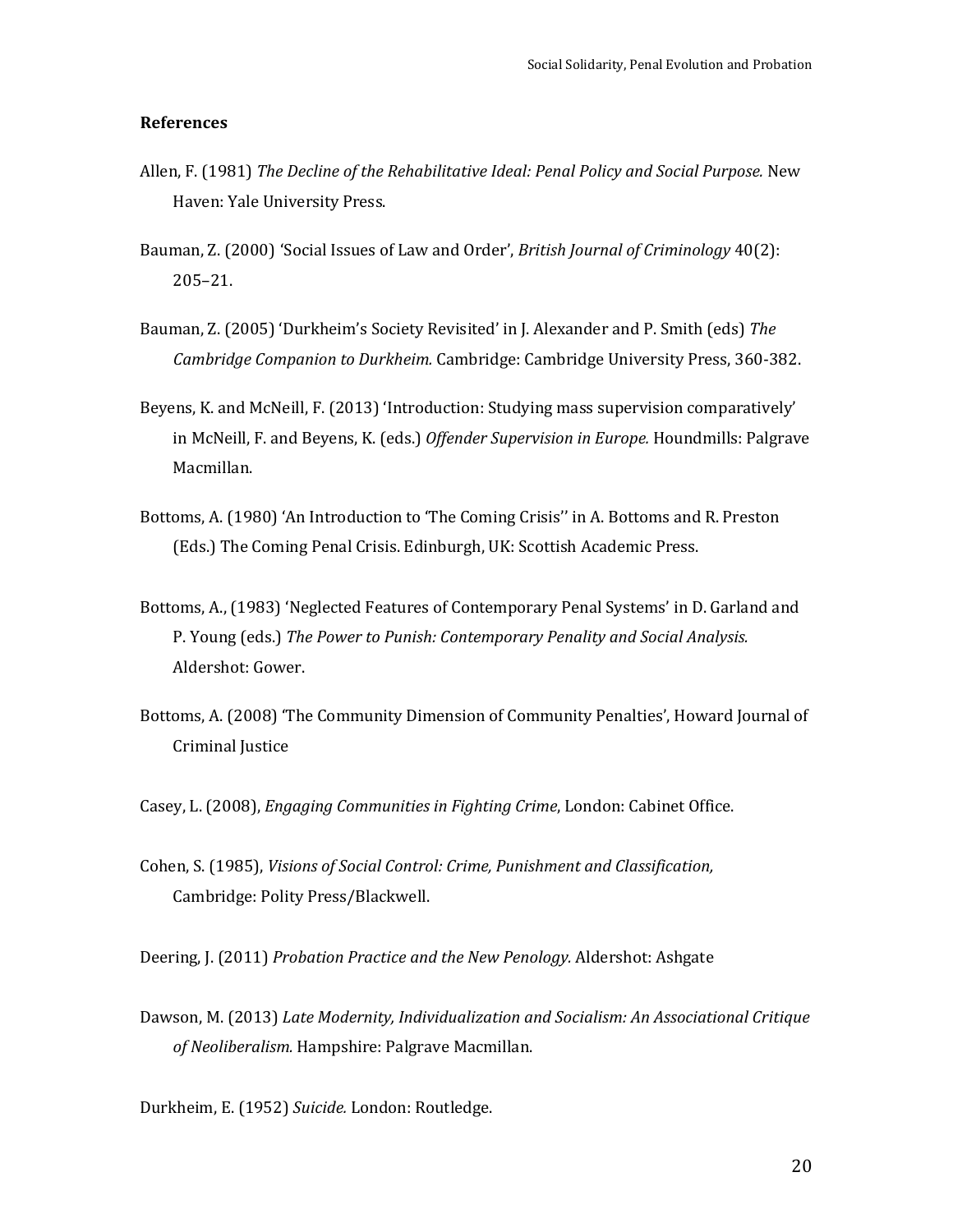Durkheim, E. (1958) 'The State', in E. Durkheim (1986) *Durkheim on Politics and the State.*  Stanford: Stanford University Press, pp. 45-50.

Durkheim, E. (1959) *Socialism and Saint-Simon.* London: Routledge.

- Durkheim, E. (1961) *Moral Education: A Study in the Theory & Application of the Sociology of Education.* New York: Free Press.
- Durkheim, E. (1973a) 'Individualism and the Intellectuals' in E. Durkheim *On Morality and Society.* Chicago: University of Chicago Press, pp. 43-57.

Durkheim, E. (1973b) 'Two Laws of Penal Evolution', *Economy and Society,* 2 (3): 285-308.

Durkheim, E. (1982) *The Rules of Sociological Method.* Hampshire: Palgrave Macmillan.

Durkheim, E. (1984) *The Division of Labour in Society.* Hampshire: Palgrave Macmillan.

Durkheim, E. (1992) *Professional Ethics and Civic Morals.* London: Routledge.

Garland, D. (1985) *Punishment and Welfare: A history of penal strategies*. Aldershot: Ashgate.

- Garland, D. (2001), *The Culture of Control: Crime and Social Order in Contemporary Society,*  Oxford: Oxford University Press.
- Garland, D. (2013) 'Punishment and Social Solidarity' in Simon, J. and Sparks, R. (eds.) *The Sage Handbook of Punishment and Society*, London and New York: Sage.

Giddens, A. (1971) 'Durkheim's Political Sociology', *Sociological Review,* 19 (4): 477-519.

- Hulsman, L. (1986) 'Critical Criminology and the Concept of Crime' in H. Bianchi and R. Van Swaaningen (eds.) *Abolitionism: Towards a Non-repressive Approach to Crime*. Amsterdam, Free University Press.
- Jones, T.A. and Scull, A.T. (1973) 'Durkheim's "Two Laws of Penal Evolution"', *Economy and Society,* 2 (3): 278-284.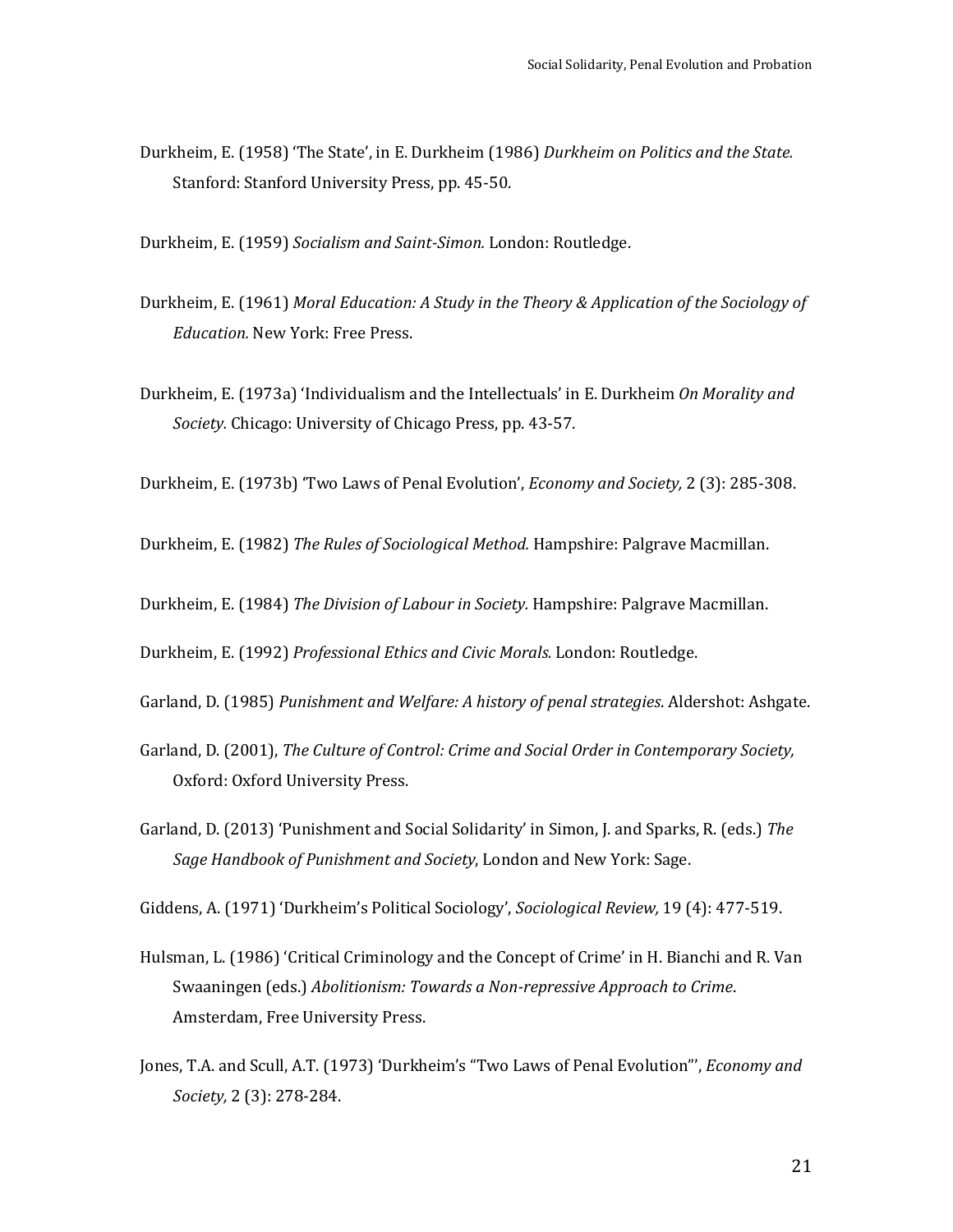Levitas, R. (1996) 'The Concept of Social Exclusion and the New Durkheimian Hegemony', *Critical Social Policy,* 16 (46): 5–20.

Loader, I. and Sparks, R. (2010) *Public Criminology?,* London: Routledge.

- Loader, I. and Sparks, R. (2012) 'Beyond Lamentation: towards a democratic egalitarian politics of crime and justice' in J. Peay and T. Newburn (eds.) *Policing: Politics, Culture and Control, Essays in Honour of Rob Reiner.* Hart Publishing.
- Lynch, M. (1998) 'Waste Managers? The New Penology, Crime Fighting and Parole Agent Identity', *Law and Society Review* 32(4): 839-869.
- Lynch, M. (2000) 'Rehabilitation as Rhetoric: The ideal of reformation in contemporary parole discourses and practices', *Punishment and Society* 2(1): 40-65.
- McCulloch, P. and McNeill, F. (2007) 'Consumer Society, Commodification and Offender Management' *Criminology and Criminal Justice*, 7(3): 223-242.

McNeill, F. (2011) 'Probation, Credibility and Justice', *Probation Journal* 58(1): 9-22.

- McNeill, F. (2013) Community Sanctions and European Penology, in Daems, T., Snacken, S and Van Zyl Smit, D. (eds.) *European penology*. Hart Publishing.
- McNeill, F., Burns, N., Halliday, S., Hutton, N. And Tata, C. (2009) 'Risk, responsibilityand reconfiguration: Penal adaptation and misadaptation' *Punishment and Society,* 11(4): 419-442
- McNeill, F. and Beyens, K. (2013) 'Introduction: Studying mass supervision' in McNeill, F. and Beyens, K. (eds.) *Offender Supervision in Europe.* Houndmills: Palgrave Macmillan.
- McNeill, F. and Beyens, K. (eds.)(2013) *Offender Supervision in Europe.* Houndmills: Palgrave Macmillan.
- McWilliams, W. (1983) 'The Mission to the English Police Courts 1876-1936', *The Howard Journal* 22: 129-147.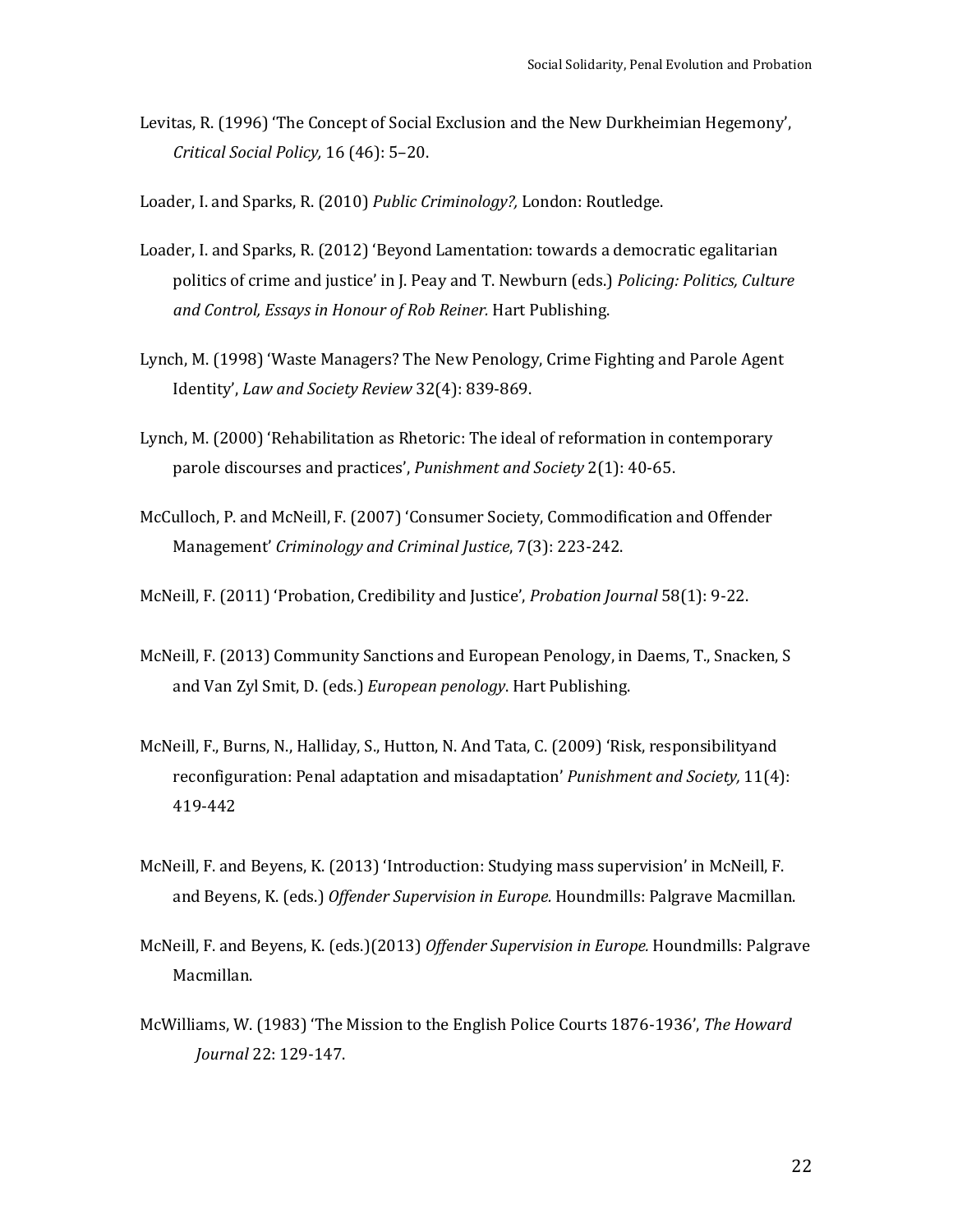- McWilliams, W. (1985) 'The Mission Transformed: Professionalisation of Probation Between the Wars', *The Howard Journal of Criminal Justice* 24(4): 257-274.
- McWilliams, W. (1986), 'The English Probation System and the Diagnostic Ideal', *The Howard Journal of Criminal Justice* 25(4): 241-260.
- McWilliams, W. (1987) 'Probation, Pragmatism and Policy', *The Howard Journal of Criminal Justice* 26(2): 97-121.
- Mahood, L. (1991) *Policing Gender, Class and Family in Britain, 1950-1940*. London: UCL Press.
- Maruna, S. and King, A. (2008) 'Selling the Public on Probation: Beyond the Bib' *Probation Journal* 55(4): 337-351.
- Mathieson, T. (1983) 'The Future of Control Systems: The Case of Norway', in D. Garland and P. Young (eds.) *The Power to Punish: Contemporary Penality and Social Analysis.* Aldershot: Gower.

Nisbet, R. (1965) *Émile Durkheim.* Edgewood Cliffs, N.J.: Prentice Hall.

- Phelps, M. (2013a) 'The Paradox of Probation: Community supervision in the age of mass incarceration.' *Law and Policy* 35(1-2): 55-80.
- Phelps, M. (2013b) *The Paradox of Probation: Understand the Expansion of an 'Alternative' to Incarceration during the Prison Boom,* PhD thesis, Princeton Univerity, Ann Arbor: ProQuest/UMI.
- Pratt, J., Brown, D., Brown, M., Hallsworth, S., Morrison, W. (2005) *The New Punitiveness: Trends, Theories, Perspectives*. Cullompton: Willan.
- Robinson, G. (2002) 'Exploring risk management in the probation service: Contemporary developments in England and Wales', *Punishment and Society* 4(1): 5-25.
- Robinson, G. and McNeill, F. (2004) 'Purposes Matters: The Ends of Probation', pp.277-304 in G. Mair (ed.) *What Matters in Probation Work.* Cullompton: Willan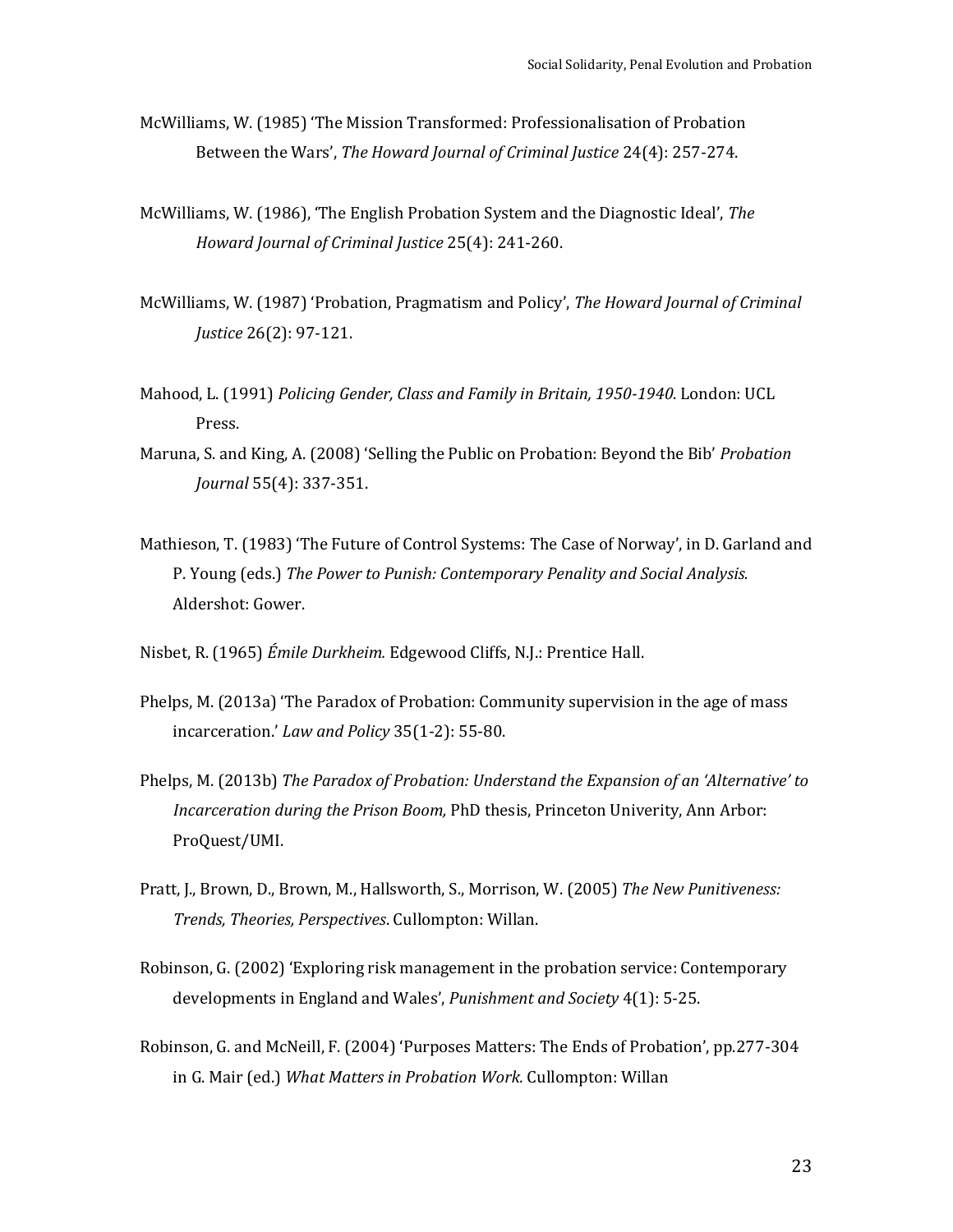Robinson, G., McNeill, F. and Maruna, S. (2013) 'Punishment *in* Society: The Improbable Persistence of Community Sanctions' in Simon, J. and Sparks, R. (eds.) *The Sage Handbook of Punishment and Society*, London and New York: Sage.

Rose, N. (1990) *Governing the Soul: The shaping of the private self*. Routledge: London.

- Sandel, M. (2012) *What Money Can't Buy: The Moral Limits of Markets*. London: Allen Unwin.
- Scottish Prisons Commission (2008) *Scotland's Choice*. Edinburgh: Scottish Prisons Commission.
- Scull, A. (1983) 'Community Corrections: Panacea, Progress or Pretence? in D. Garland and P. Young (eds.) *The Power to Punish: Contemporary Penality and Social Analysis.* Aldershot: Gower.
- Simon, J. (1993) *Poor Discipline: Parole and the Social Control of the Underclass 1890–1990.* Chicago: University of Chicago Press.
- Simon, J. (2007), *Governing through crime: How the war on crime transformed American democracy and created a culture of fear*, New York: Oxford University Press.
- Sirianni, C. (1984) 'Justice and the Division of Labour: A Reconsideration of Durkheim's *A Division of Labour in Society*', *Sociological Review*, 32 (3): 449-70.

Smith, P. (2008) *Punishment and Culture*. Chicago, IL.: University of Chicago Press.

- Smith, P. and Alexander, J.C. (2005) Introduction: the new Durkheim. In J.C. Alexander and P. Smith (eds) *Cambridge Companion to Durkheim.* Cambridge: Cambridge University Press, pp. 1-37.
- Steiner, P. (2011) *Durkheim and the Birth of Economic Sociology.* Princeton: Princeton University Press.